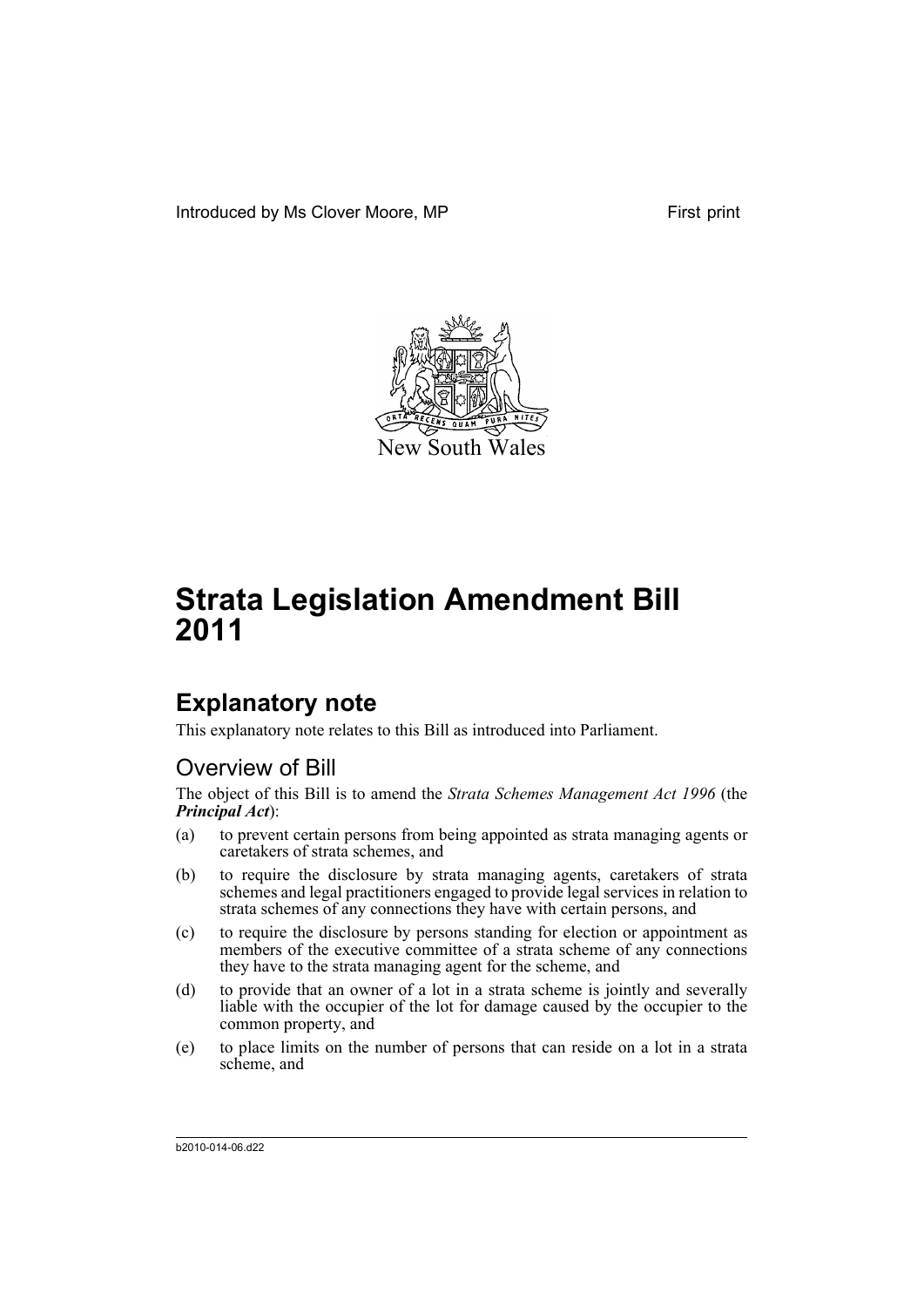Explanatory note

- (f) to enable the Consumer, Trader and Tenancy Tribunal (the *Tribunal*) to make certain orders for the settlement of disputes in respect of strata development contracts and strata management statements, and
- (g) to make it an offence to contravene an order made under the Principal Act by an Adjudicator or the Tribunal, and
- (h) to change the requirements for serving a summons or other legal process on an owners corporation, and
- (i) to make other miscellaneous amendments in relation to the administration of strata schemes.

The Bill also makes an amendment to the *Strata Schemes Management Regulation 2010* in relation to the form of a certificate under section 109 of the *Strata Schemes Management Act 1996* to be given by an owners corporation as to the financial and other matters relating to a lot in a strata scheme.

# Outline of provisions

**Clause 1** sets out the name (also called the short title) of the proposed Act.

**Clause 2** provides for the commencement of the proposed Act on the date of assent to the proposed Act.

# **Schedule 1 Amendment of Strata Schemes Management Act 1996 No 138**

## **Amendments relating to strata managing agents, caretakers, legal practitioners and executive committee members**

**Schedule 1 [1]** inserts proposed section 25A into the Principal Act to require members of an executive committee to comply with the code of conduct in proposed Schedule 1A. **Schedule 1 [29]** inserts proposed Schedule 1A into the Principal Act. **Schedule 1 [2]** inserts proposed sections 27A and 27B into the Principal Act. Proposed section 27A prevents the original owner, and certain other specified persons connected with the original owner or involved in building works for the strata scheme concerned, from being appointed as a strata managing agent and requires an owners corporation or executive committee to terminate an appointment that has been made if it becomes aware that the strata managing agent is such a person.

Proposed section 27B makes it an offence for a person to fail to disclose certain connections that the person has to other specified persons before accepting an appointment as a strata managing agent. If the connection forms after the appointment, it is an offence for the strata managing agent to fail to make the disclosure as soon as the agent becomes aware, or ought reasonably to have become aware, that the connection exists. The proposed section enables an owners corporation or executive committee to terminate the appointment of a strata managing agent if it becomes aware that such a connection exists.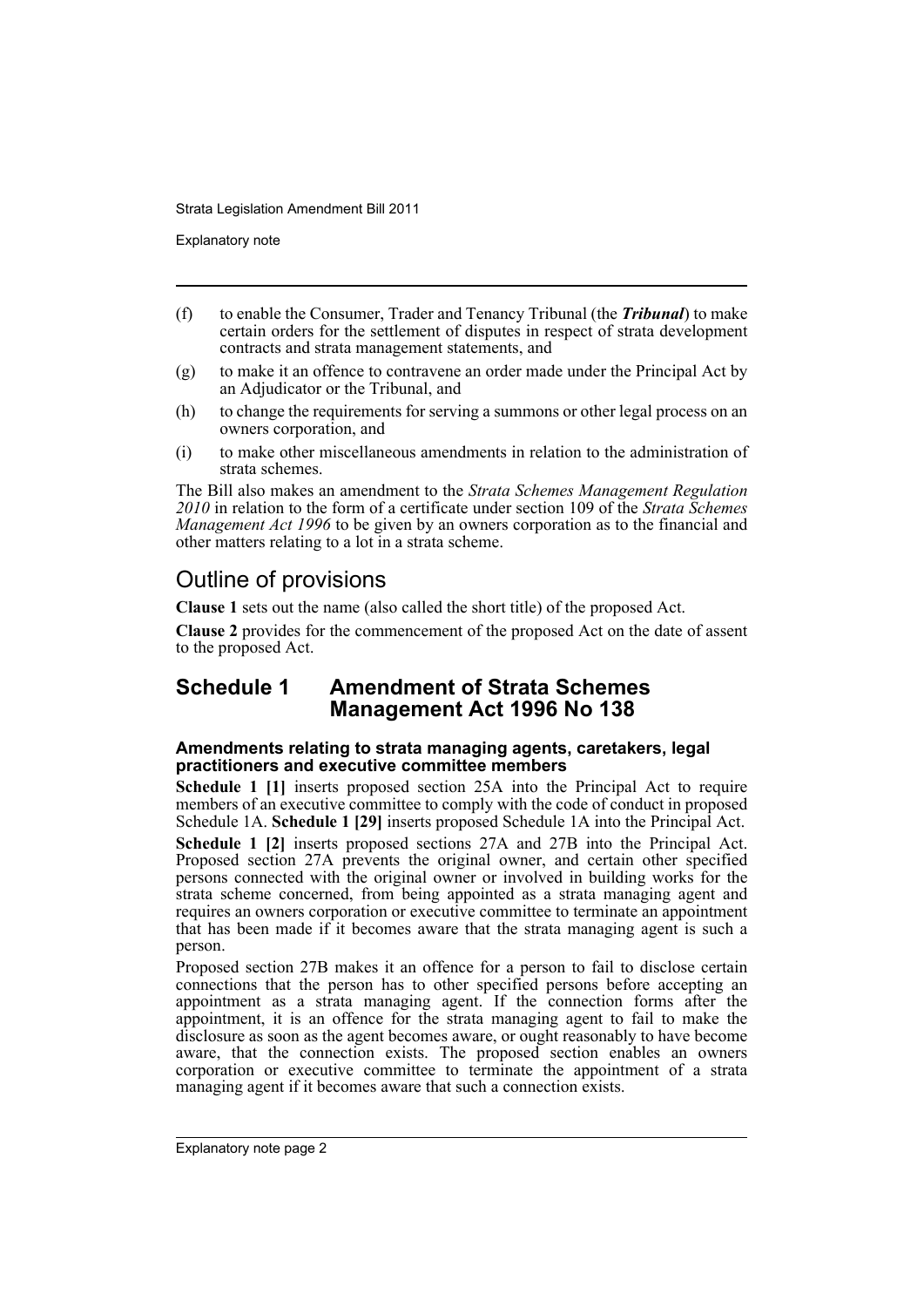Explanatory note

**Schedule 1 [3]** inserts proposed section 40D into the Principal Act which prevents the original owner of a strata scheme, and certain other specified persons connected with the original owner, from being appointed as a caretaker for the strata scheme and requires an owners corporation to terminate an appointment that has been made if it becomes aware that the caretaker is such a person.

**Schedule 1 [23]** inserts proposed section 230B into the Principal Act which makes it an offence for a legal practitioner to fail to disclose if the practitioner is connected with the original owner before undertaking to provide legal services to an owners corporation. If the connection forms after the legal practitioner is engaged to undertake those services, it is an offence for the practitioner to fail to make the disclosure as soon as the practitioner becomes aware, or ought reasonably to have become aware, that the connection exists. The proposed section enables an owners corporation or executive committee to terminate the engagement of a legal practitioner if it becomes aware that such a connection exits. **Schedule 1 [22]** makes a consequential amendment.

**Schedule 1 [27]** amends section 246 of the Principal Act to enable regulations to be made with respect to the procedures to be observed by the chairperson and secretary in relation to meetings of an owners corporation and by persons presiding at those meetings and with respect to a code of conduct for chairpersons, secretaries and treasurers of owners corporations and members of executive committees. **Schedule 1 [28]** makes a consequential amendment.

**Schedule 1 [36]** amends clause 3A of Schedule 3 to the Principal Act which currently prevents a person connected with the original owner or caretaker from being eligible to be elected to the executive committee of a strata scheme unless the person first discloses the connection. The amendment extends that provision to persons connected with the strata managing agent.

**Schedule 1 [37] and [38]** amend clause 3A of Schedule 3 to the Principal Act to make it an offence for a person to be elected, or appointed to act, as a member of an executive committee without making the disclosures required by that clause. The person also commits an offence each time the person votes on a matter as a member of the executive committee after failing to make such a disclosure.

**Schedule 1 [39]** amends clause 3A of Schedule 3 to the Principal Act to make it an offence for a person who becomes connected with the original owner, caretaker or strata managing agent after having being elected, or appointed to act, as a member of an executive committee to fail to disclose the connection.

## **Amendments relating to by-laws, strata rolls and records of owners corporations**

**Schedule 1 [9]** amends section 98 of the Principal Act to require certain additional matters to be recorded on the strata roll for a strata scheme. Those matters are licences granted by the owners corporation for use of the common property, plans and approvals for building work to the common property, plans and approvals for building work carried out on other property in the strata scheme (if lawfully available to the owners corporation), details of loans to the owners corporation and copies of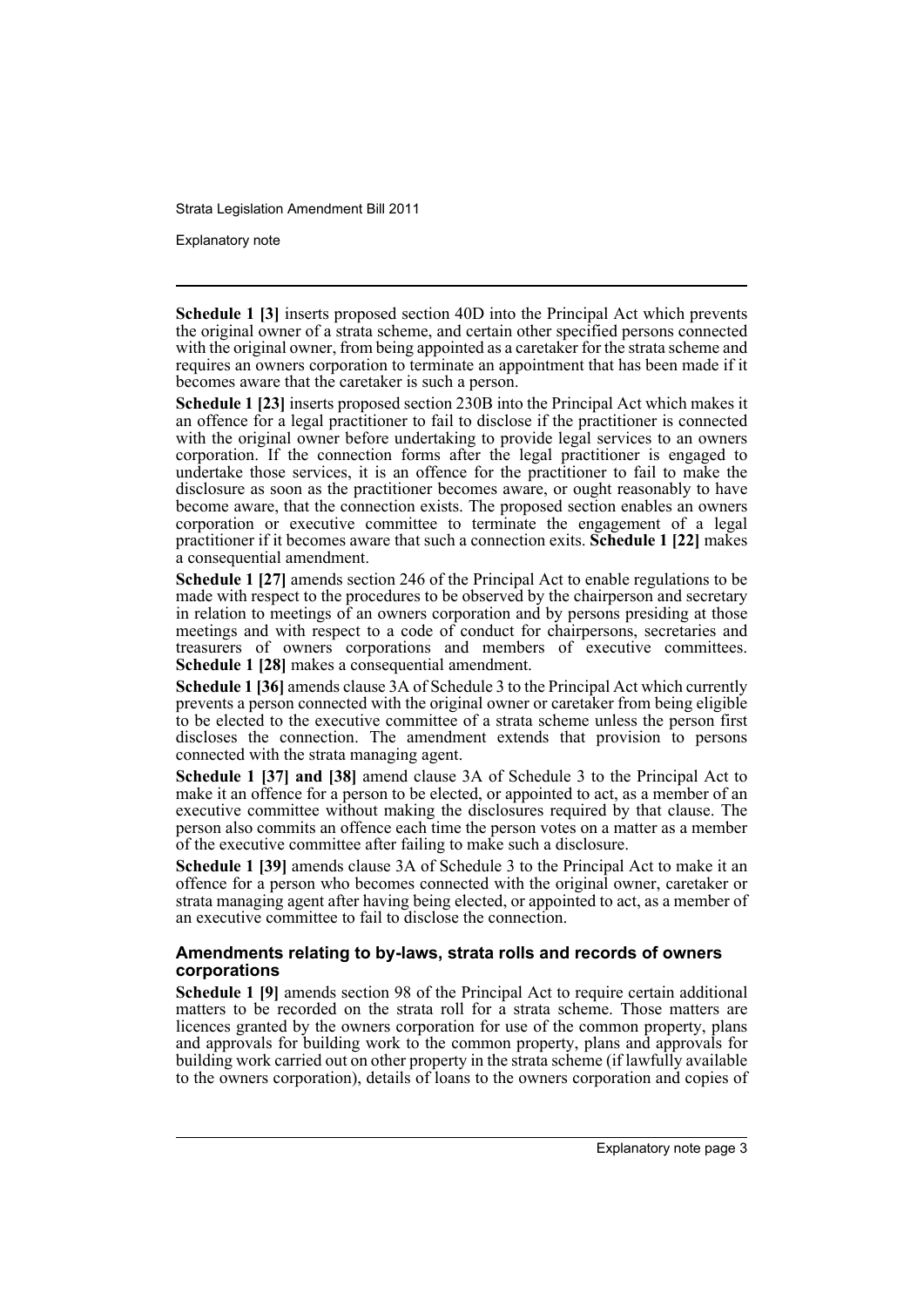Explanatory note

special resolutions passed to allow additions and alterations to the common property or the erection of new structures on the common property. **Schedule 1 [8]** makes a consequential amendment.

**Schedule 1 [10]** amends section 98 of the Principal Act to require the strata roll to contain an index of documents included in the roll.

## **Amendments relating to finances and insurance of strata schemes**

**Schedule 1 [5]** amends section 76 of the Principal Act to enable an owners corporation to levy additional payments for the sinking fund if faced with unexpected expenses to be paid from that fund. Currently, the owners corporation can only levy additional payments to the administrative fund. **Schedule 1 [4]** makes a consequential amendment.

**Schedule 1 [6]** amends section 76 of the Principal Act to provide that, if a quorum cannot be achieved for an annual general meeting in accordance with that Act, the payments required to be levied to the administrative fund and the sinking fund are taken to be the same amounts as levied in the previous year increased by the Consumer Price Index.

**Schedule 1 [7]** amends section 87 of the Principal Act to increase the insurance required to be taken out under that section in relation to a strata scheme (for example, to cover occupier's liability and workers compensation) from \$10,000,000 to \$20,000,000.

**Schedule 1 [30]** amends clause 10 of Schedule 2 to the Principal Act to provide that, if a person pays strata contributions levied on the person by cheque, those contributions are not taken to have been paid for the purpose of the person exercising voting rights at a general meeting of an owners corporation unless, when the meeting is held, at least 5 clear working days have passed since the cheque was received and no notice of the cheque being dishonoured has been received.

**Schedule 1 [35]** amends clause 34 of Schedule 2 to the Principal Act to require notice of a general meeting to include proposed estimates of amounts needed to be credited to the administrative and sinking funds and proposed amounts of strata contributions based on those estimates.

## **Amendments relating to orders of Adjudicators and the Tribunal**

**Schedule 1 [15] and [16]** amend section 162 of the Principal Act to enable the Tribunal to make an order terminating the appointment of a strata managing agent if the agent is a person referred to in proposed section 27A (1).

**Schedule 1 [19]** inserts proposed sections 183C and 183D into the Principal Act to enable the Tribunal in certain circumstances to make orders to settle disputes in relation to strata development contracts and strata management statements.

**Schedule 1 [20]** amends section 198 of the Principal Act to increase the monetary penalties for contempt of the Tribunal from 5 penalty units to 50 penalty units (currently \$5,500).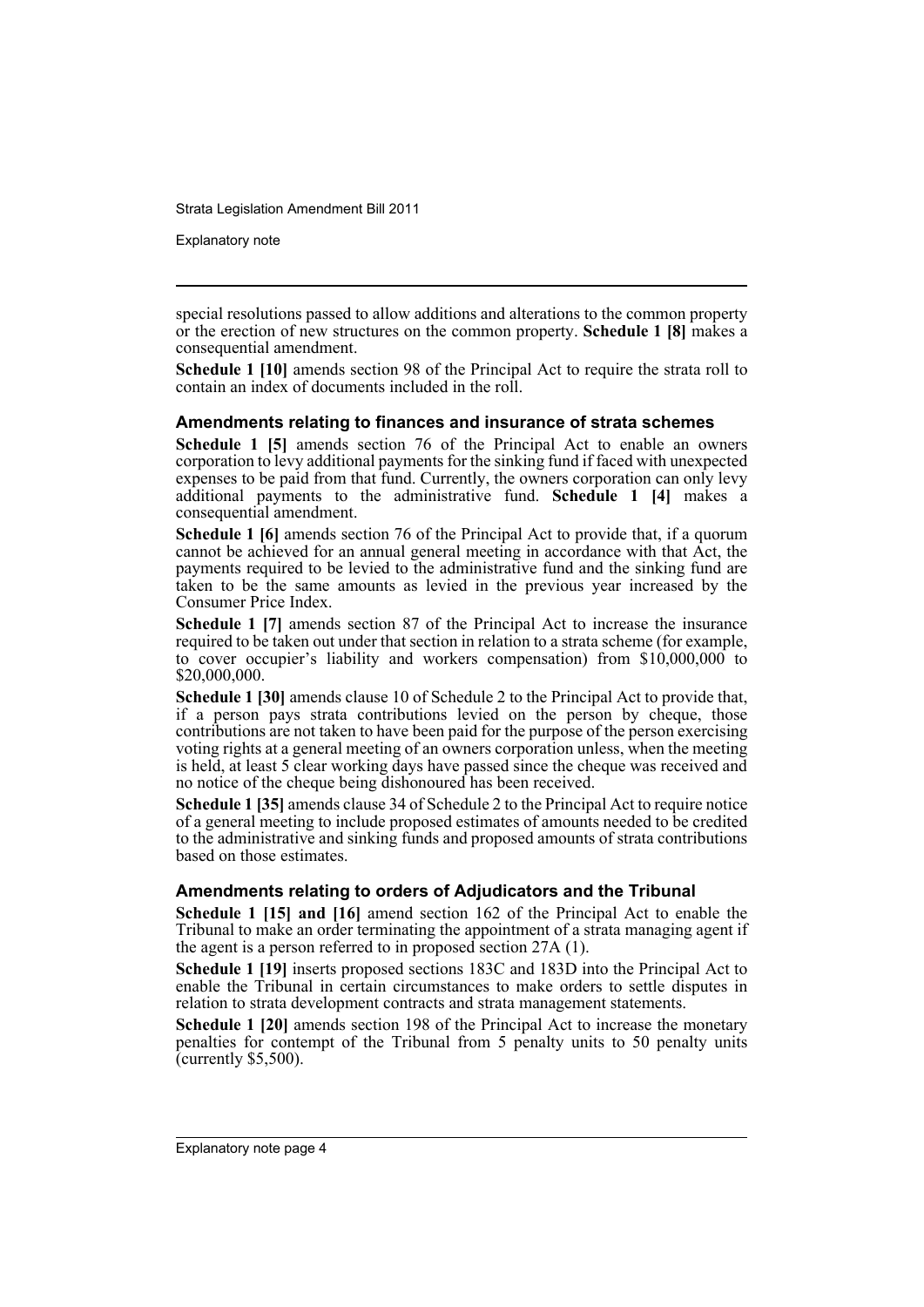Explanatory note

**Schedule 1 [21]** inserts proposed section 201A into the Principal Act to make it an offence for a person to contravene an order made by the Tribunal or an Adjudicator under Chapter 5 of the Principal Act (which deals with the resolution of disputes in relation to strata schemes).

**Schedule 1 [12]–[14], [17] and [18]** make consequential amendments.

## **Amendments relating to responsibilities of owners of lots**

**Schedule 1 [11]** inserts proposed sections 117A and 117B into the Principal Act.

Proposed section 117A provides that the owner of a lot is jointly and severally liable with the occupier of the lot for damage caused by the occupier to the common property. However, the owner is entitled to be indemnified by the occupier for any such damage.

Proposed section 117B prevents the owner or occupier of a lot from allowing more persons over the age of 18 years to reside on the lot than the number obtained by multiplying each bedroom or other intended sleeping area in the lot by 2.

## **Amendments relating to service of documents**

**Schedule 1 [24]** amends section 235 of the Principal Act to require service of a summons or other legal process on an owners corporation to be effected by posting it to the address recorded on the Register for service of notices on the owners corporation and also posting it to the address of the strata scheme (if that address is different) or leaving it in the letterbox of the owners corporation.

**Schedule 1 [25]** amends section 236 of the Principal Act to enable an owners corporation or an executive committee to serve a notice or other document on a person by e-mailing it to the e-mail address provided by the person for service of notices.

**Schedule 1 [26]** makes a consequential amendment.

## **Miscellaneous amendments relating to administration of strata schemes**

**Schedule 1 [31]** amends clause 19 of Schedule 2 to the Principal Act to limit the time at which a poll may be demanded after a vote has been taken at a general meeting of an owners corporation.

**Schedule 1 [32] and [33]** amend clause 31 of Schedule 2 to the Principal Act to enable the owners corporation by resolution at a general meeting to vary the time at which the annual general meeting is held, subject to certain limitations.

**Schedule 1 [34]** inserts proposed clauses 33A and 33B into Schedule 2 to the Principal Act.

Proposed clause 33A requires notice of a general meeting that includes a motion to amend, repeal or substitute a by-law to also include a report prepared by the proponent explaining the intent of the proposed amendment, repeal or substitution.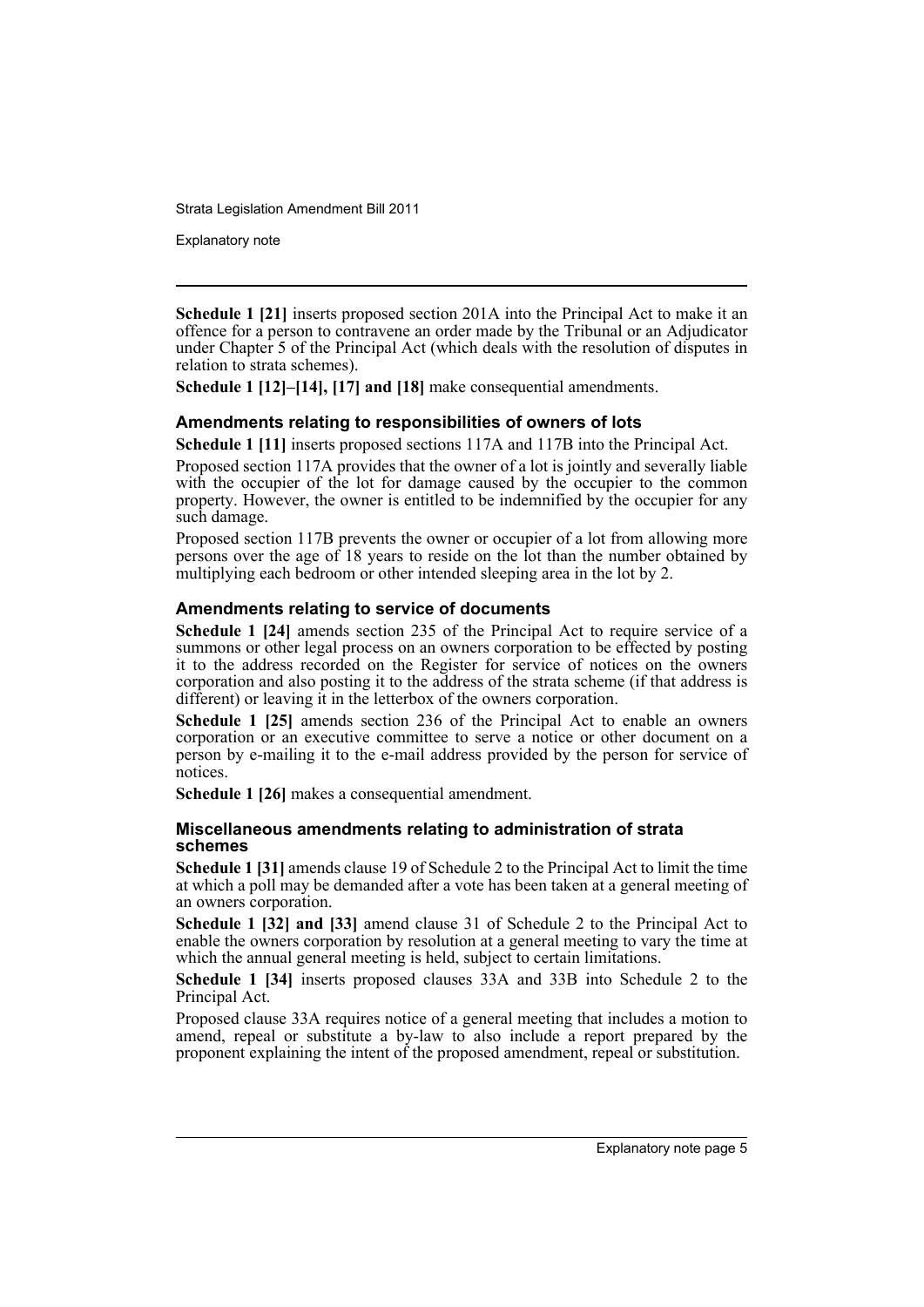Explanatory note

Proposed clause 33B requires notice of a general meeting to include any disclosures made under proposed section 27B or 230B since the last meeting.

**Schedule 1 [40]** inserts proposed clause 6A into Schedule 3 to the Principal Act to require notice of an executive committee meeting to include any disclosures made under proposed section 27B or 230B since the last meeting.

**Schedule 1 [41]** inserts proposed clause 17A into Schedule 3 to the Principal Act to enable the executive committee to transact business by telephone, closed-circuit television or other electronic means.

**Schedule 1 [42] and [43]** amend Schedule 4 to the Principal Act to make provision for savings and transitional matters as a consequence of the enactment of the proposed Act.

# **Schedule 2 Amendment of Strata Schemes Management Regulation 2010**

**Schedule 2** amends Form 1 in Schedule 8 to the *Strata Schemes Management Regulation 2010* which is the form of a certificate under section 109 of the Principal Act given by an owners corporation as to the financial and other matters relating to a lot in a strata scheme. The amendment changes the requirement to disclose payments to be made by the owners corporation that do not relate to the maintenance or insurance of the strata scheme with a requirement to disclose payments to be made that relate to a matter that was not included in the estimates of actual and expected expenditure required to be prepared in relation to the strata scheme.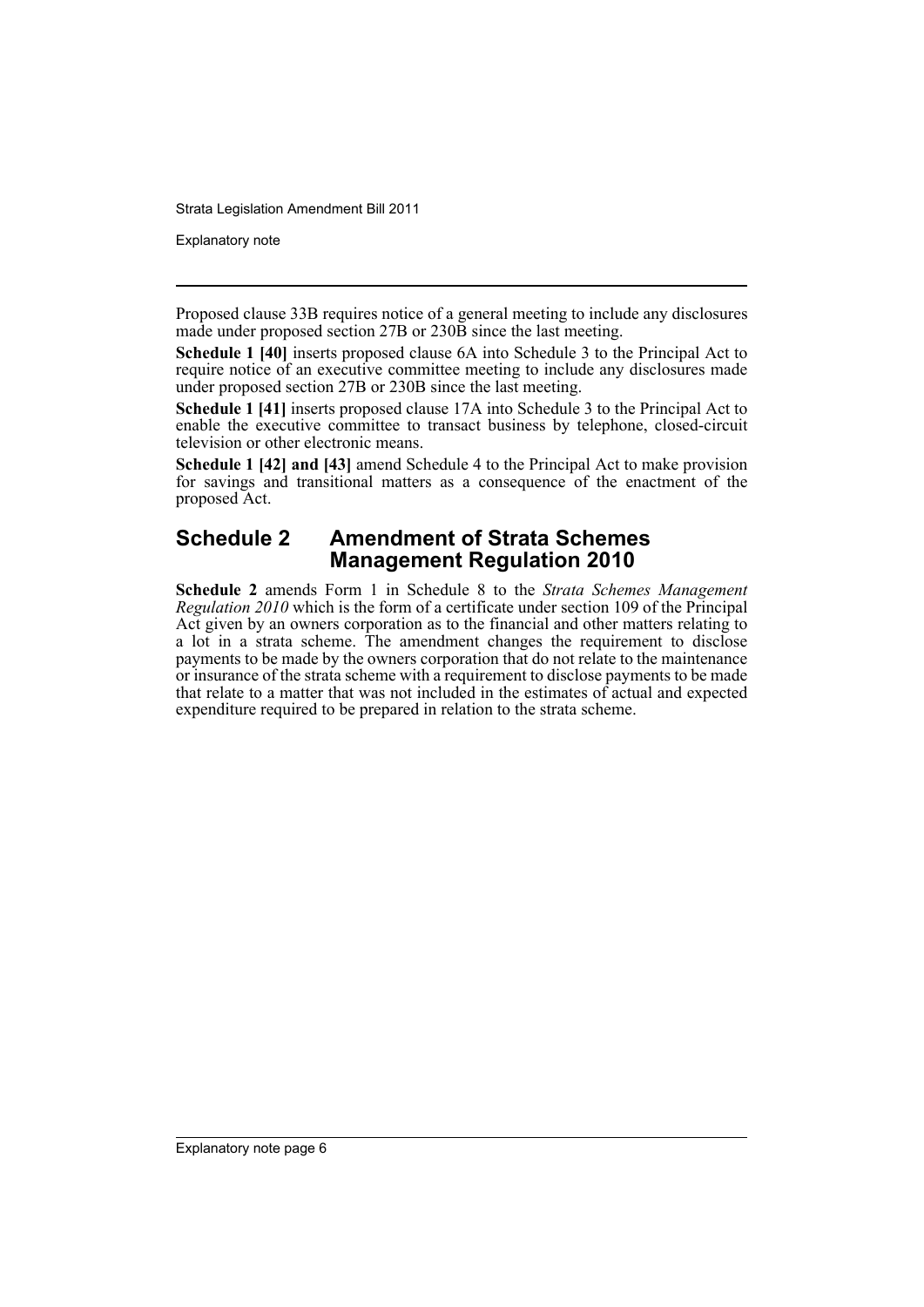Introduced by Ms Clover Moore, MP First print



New South Wales

# **Strata Legislation Amendment Bill 2011**

# **Contents**

|            |                                                           | Page |
|------------|-----------------------------------------------------------|------|
|            | Name of Act                                               |      |
|            | Commencement                                              | 2    |
| Schedule 1 | Amendment of Strata Schemes Management Act 1996<br>No 138 | 3    |
| Schedule 2 | Amendment of Strata Schemes Management Regulation<br>2010 | つつ   |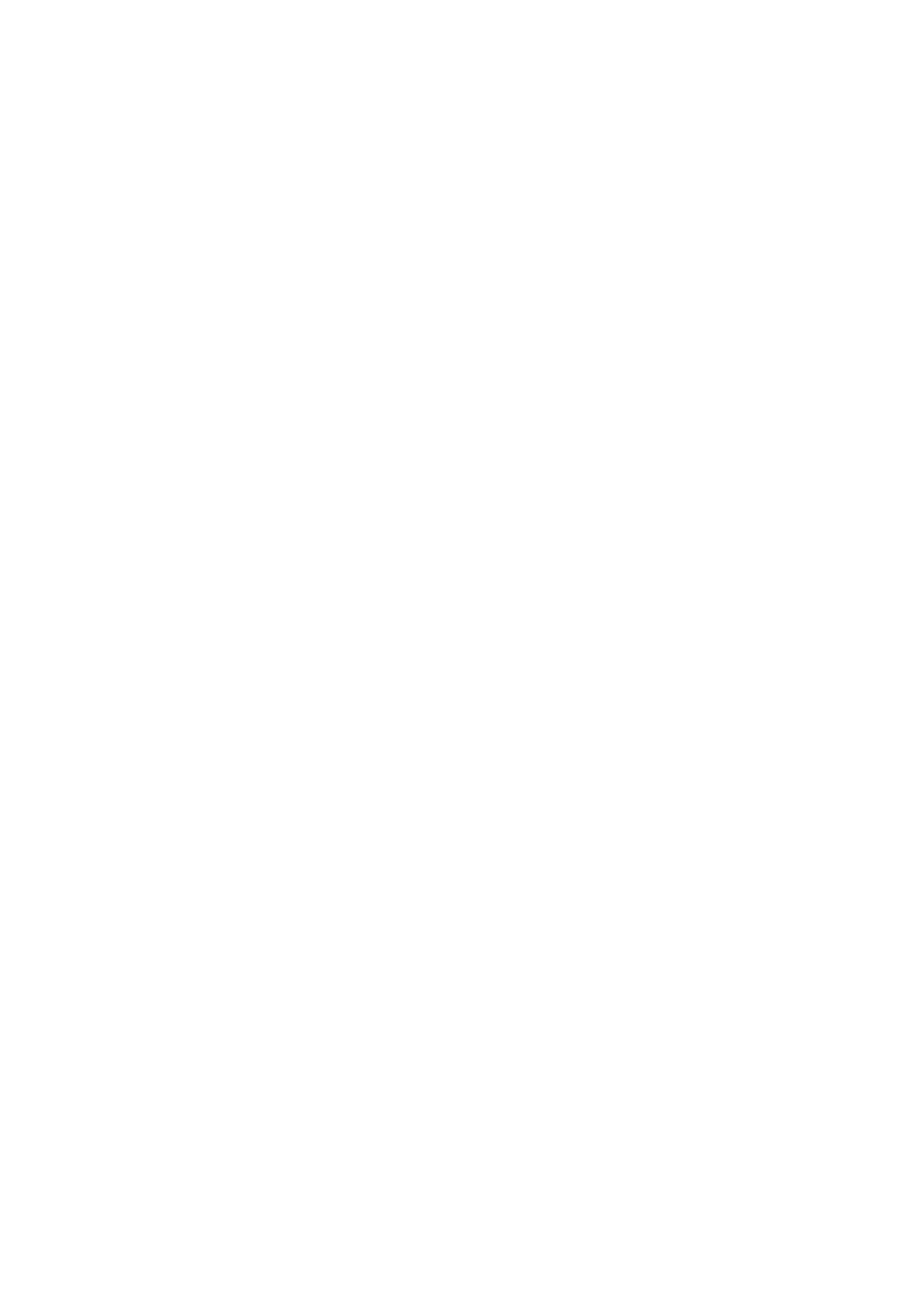

New South Wales

# **Strata Legislation Amendment Bill 2011**

No , 2011

## **A Bill for**

An Act to amend the *Strata Schemes Management Act 1996* in relation to the obligations of owners corporations, executive committees and owners and occupiers of lots, procedures for meetings and the finances of strata schemes; and for other purposes.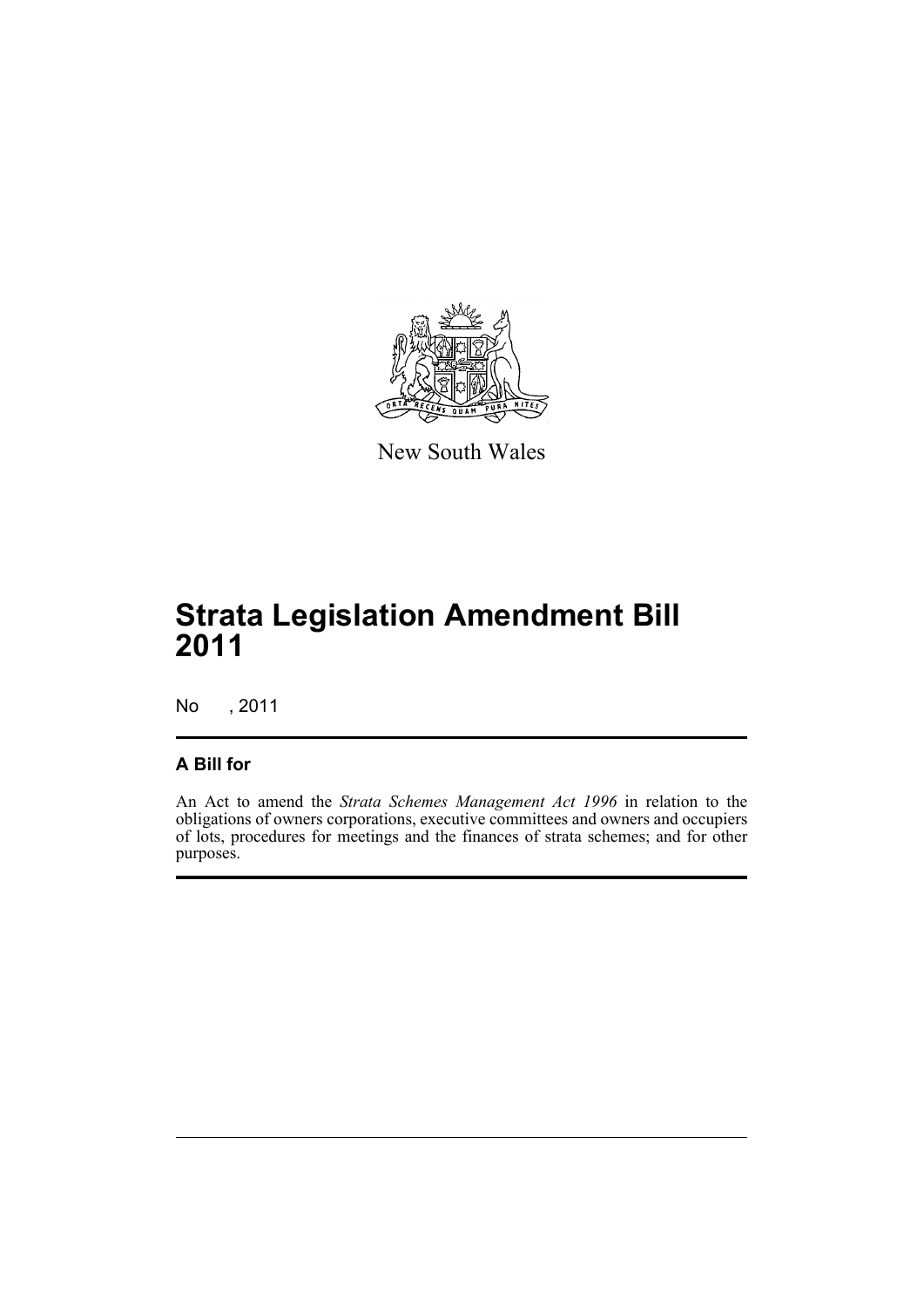<span id="page-9-1"></span><span id="page-9-0"></span>

| The Legislature of New South Wales enacts: |                                                        |                |
|--------------------------------------------|--------------------------------------------------------|----------------|
|                                            | Name of Act                                            | $\mathcal{P}$  |
|                                            | This Act is the Strata Legislation Amendment Act 2011. | 3              |
|                                            | <b>Commencement</b>                                    | $\overline{a}$ |
|                                            | This Act commences on the date of assent to this Act.  | 5              |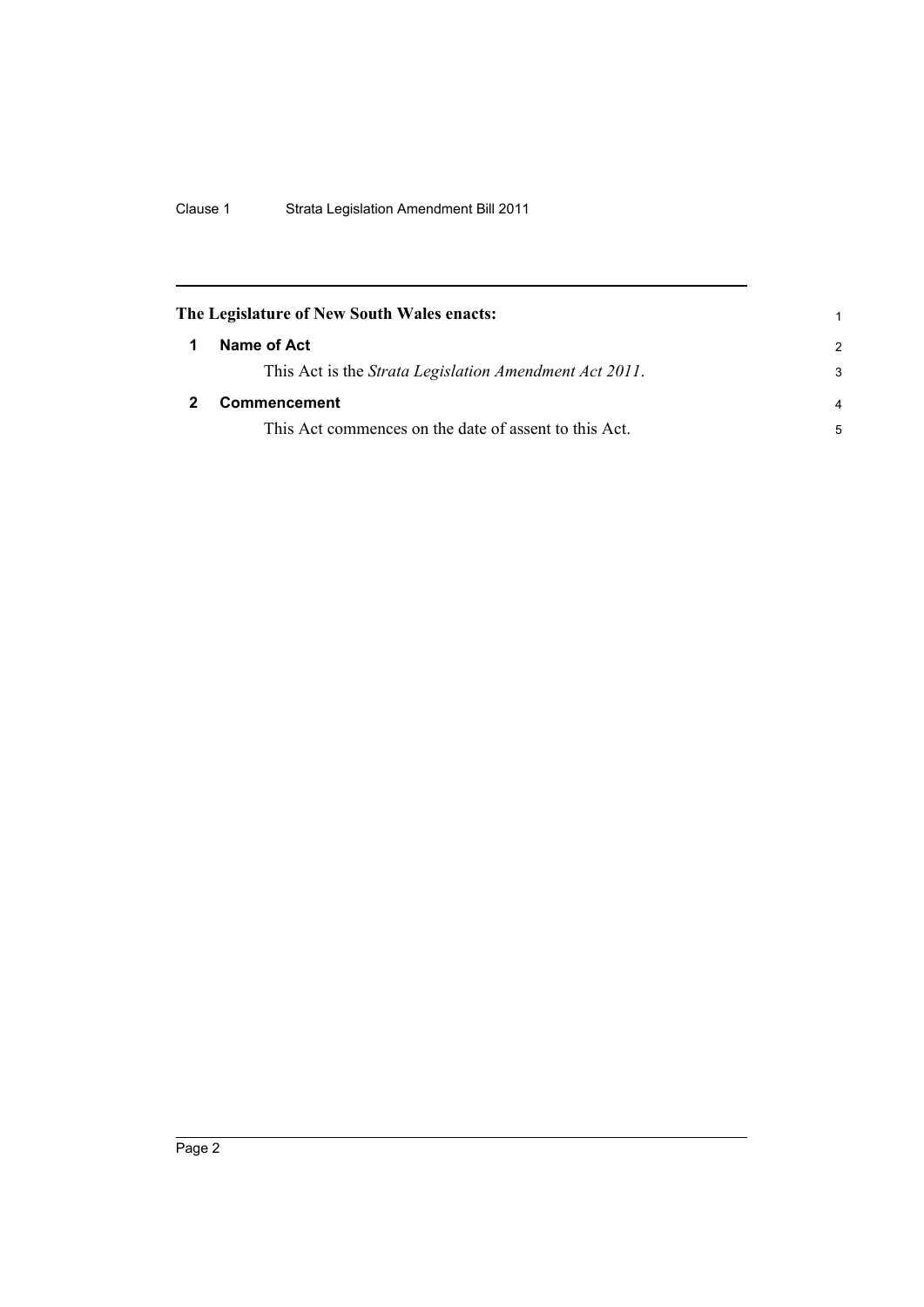Amendment of Strata Schemes Management Act 1996 No 138 Schedule 1

#### <span id="page-10-0"></span>**Schedule 1 Amendment of Strata Schemes Management Act 1996 No 138 [1] Section 25A** Insert after section 25: **25A Code of conduct for members of executive committee** (1) The code of conduct in Schedule 1A applies to each member of the executive committee of an owners corporation. (2) Nothing in this section prevents the regulations prescribing further provisions as a code of conduct for members of the executive committee of an owners corporation. **Note.** Section 246 (2) (n) and (o) enable regulations to be made with respect to a code of conduct for members of an executive committee of an owners corporation and in relation to breaches of such codes of conduct and of Schedule 1A. **[2] Sections 27A and 27B** Insert after section 27: **27A Prohibition on certain persons holding position of strata managing agent** (1) The following persons may not be appointed as a strata managing agent of a strata scheme during the relevant period: (a) the original owner, (b) if the original owner is a corporation: (i) a corporation that, within the meaning of the *Corporations Act 2001* of the Commonwealth, is a related body corporate of the original owner, or (ii) a corporation that holds shares in the original owner or in a related body corporate of the original owner, (c) if the original owner is an individual: (i) a corporation that employs the original owner, or (ii) a corporation in respect of which the original owner holds shares, or (iii) a corporation in respect of which the original owner occupies a position of authority, (d) a builder who has carried out prescribed building work for the strata scheme. 1  $\mathfrak{p}$  $\overline{a}$ 4 5 6 7  $\Omega$  $\alpha$ 10 11 12 13 14 15 16 17 18 19 20 21 22 23 24 25 26 27 28 29 30 31 32 33 34 35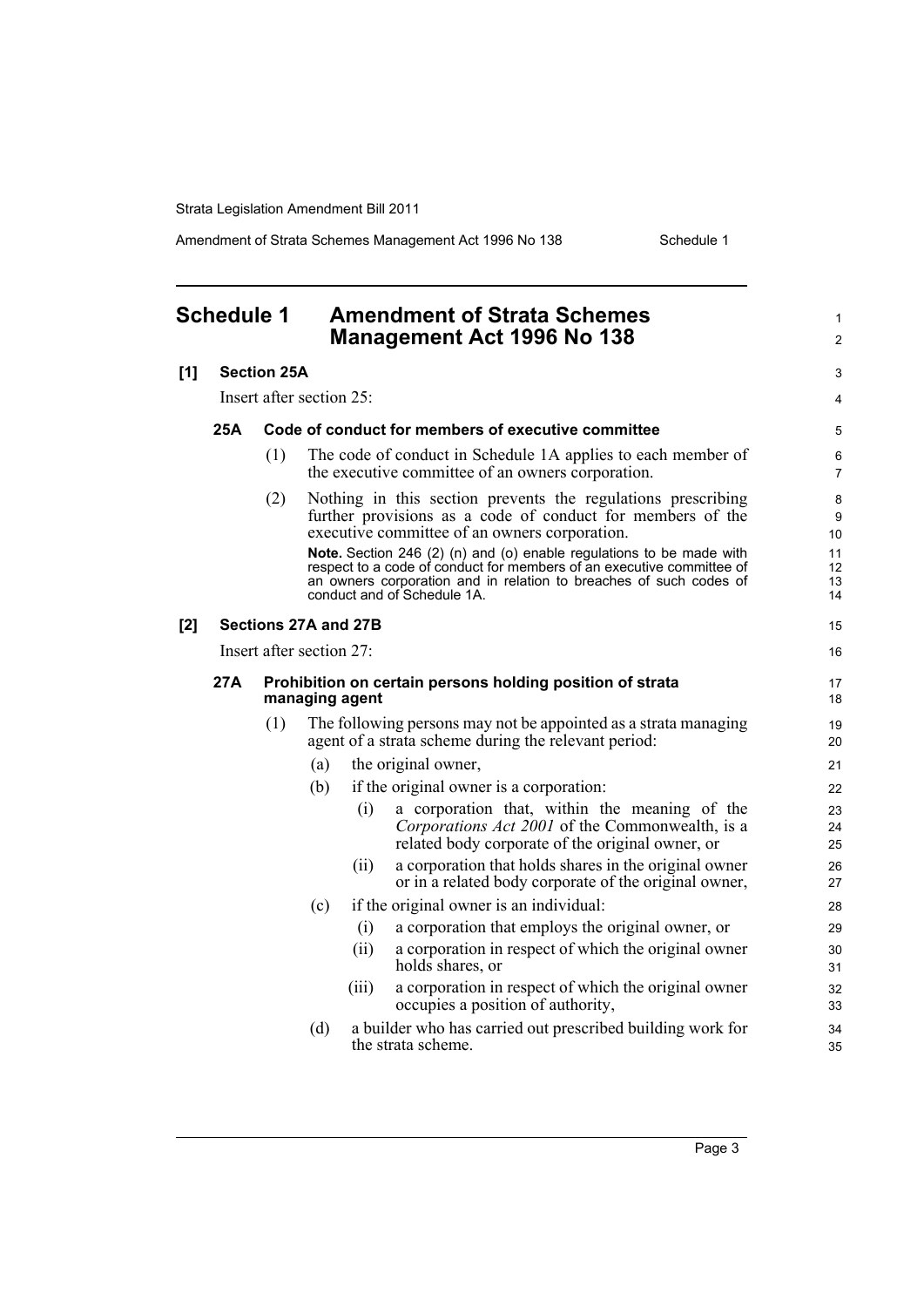Schedule 1 Amendment of Strata Schemes Management Act 1996 No 138

| (2) |     | If an owners corporation or executive committee of a strata<br>scheme becomes aware after the appointment of a person as a<br>strata managing agent of the scheme that the person cannot hold<br>the position of agent because of subsection (1), the owners<br>corporation or executive committee must terminate the strata<br>managing agent's appointment as soon as possible. | 1<br>2<br>3<br>4<br>5<br>6 |
|-----|-----|-----------------------------------------------------------------------------------------------------------------------------------------------------------------------------------------------------------------------------------------------------------------------------------------------------------------------------------------------------------------------------------|----------------------------|
| (3) |     | An owners corporation or executive committee may terminate<br>the appointment of a strata managing agent in accordance with<br>this section whether or not the instrument of appointment of the<br>strata managing agent provides for termination under this section<br>and any such termination does not constitute a breach of contract.                                        | 7<br>8<br>9<br>10<br>11    |
| (4) |     | No person is entitled to compensation or damages as a result of<br>the termination of the appointment of a strata managing agent in<br>accordance with this section.                                                                                                                                                                                                              | 12<br>13<br>14             |
| (5) |     | Nothing in this section:                                                                                                                                                                                                                                                                                                                                                          | 15                         |
|     | (a) | requires the termination of the appointment of a strata<br>managing agent who is a person referred to<br>1n<br>subsection (1) if the relevant period has expired, or                                                                                                                                                                                                              | 16<br>17<br>18             |
|     | (b) | affects the validity of any function exercised by a person<br>referred to in subsection (1) in the capacity of a strata<br>managing agent during the relevant period if the person's<br>appointment as strata managing agent had not been<br>terminated before the exercise of the function.                                                                                      | 19<br>20<br>21<br>22<br>23 |
| (6) |     | In this section:                                                                                                                                                                                                                                                                                                                                                                  | 24                         |
|     |     | <i>prescribed building work</i> means any building work that:                                                                                                                                                                                                                                                                                                                     | 25                         |
|     | (a) | is required to be completed for the issue of a strata<br>certificate in relation to a strata scheme under the Strata<br>Schemes (Freehold Development) Act 1973 or the Strata<br>Schemes (Leasehold Development) Act 1986, and                                                                                                                                                    | 26<br>27<br>28<br>29       |
|     | (b) | is residential building work or specialist work for which a<br>contractor licence is required under the <i>Home Building Act</i><br>1989.                                                                                                                                                                                                                                         | 30<br>31<br>32             |
|     |     | <i>relevant period</i> means:                                                                                                                                                                                                                                                                                                                                                     | 33                         |
|     | (a) | in relation to a person referred to in subsection $(1)$ $(a)$ – $(c)$ ,<br>the period ending 10 years from the completion of all the<br>prescribed building work for the strata scheme concerned,<br>and                                                                                                                                                                          | 34<br>35<br>36<br>37       |
|     | (b) | in relation to a person referred to in subsection $(1)$ $(d)$ , the<br>period ending 10 years from the completion of the<br>prescribed building work carried out by the person for the<br>strata scheme concerned.                                                                                                                                                                | 38<br>39<br>40<br>41       |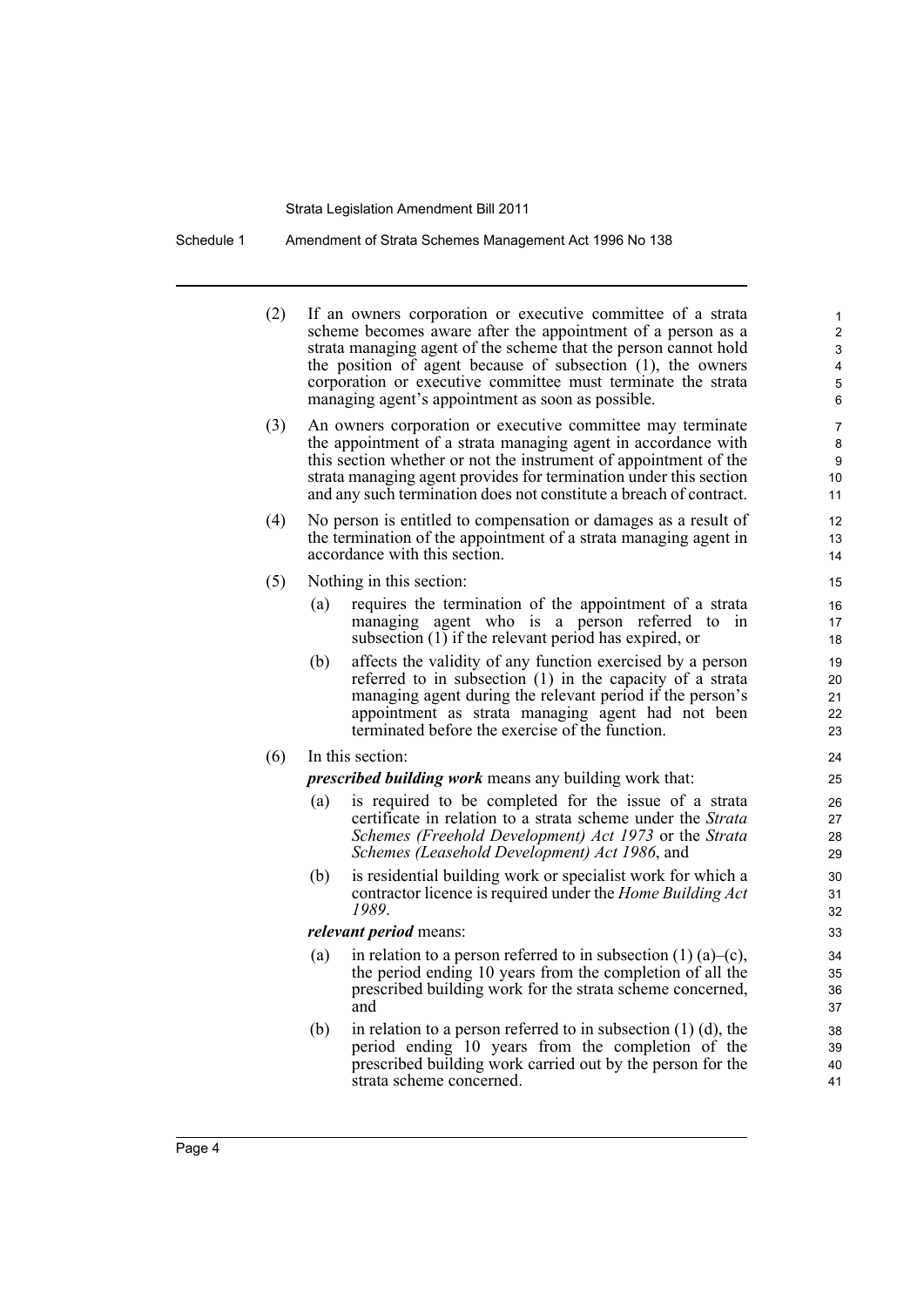|     | (7) |     | This section does not apply to a strata scheme unless all the lots<br>in the scheme are used principally for residential purposes.                                                                                                                                                                                                        | $\mathbf{1}$<br>$\overline{2}$   |
|-----|-----|-----|-------------------------------------------------------------------------------------------------------------------------------------------------------------------------------------------------------------------------------------------------------------------------------------------------------------------------------------------|----------------------------------|
| 27B |     |     | <b>Requirement to disclose certain connections</b>                                                                                                                                                                                                                                                                                        | 3                                |
|     | (1) |     | For the purposes of this section, each of the following persons is<br>a <i>relevant person</i> in relation to a strata scheme:                                                                                                                                                                                                            | 4<br>5                           |
|     |     | (a) | the original owner,                                                                                                                                                                                                                                                                                                                       | 6                                |
|     |     | (b) | a caretaker appointed for the strata scheme,                                                                                                                                                                                                                                                                                              | 7                                |
|     |     | (c) | a person who is a party to a contract with the owners<br>corporation,                                                                                                                                                                                                                                                                     | 8<br>9                           |
|     |     | (d) | a letting agent for the owner of any lot within the strata<br>scheme, being a person who carries on the business of<br>acting as the agent of the owner for the purposes of<br>securing, negotiating or enforcing (including collecting<br>rents or tariffs for) leases or other occupancies in respect<br>of the lot or part of the lot, | 10<br>11<br>12<br>13<br>14<br>15 |
|     |     | (e) | a builder who carried out prescribed building work (within<br>the meaning of section 27A) in relation to the strata<br>scheme.                                                                                                                                                                                                            | 16<br>17<br>18                   |
|     | (2) |     | Before accepting an appointment as a strata managing agent of a<br>strata scheme, a person must disclose in writing to the owners<br>corporation the following information:                                                                                                                                                               | 19<br>20<br>21                   |
|     |     | (a) | any connection that the person has with a relevant person,                                                                                                                                                                                                                                                                                | 22                               |
|     |     | (b) | the nature and extent of the connection,                                                                                                                                                                                                                                                                                                  | 23                               |
|     |     | (c) | the nature and extent of the relevant person's connection<br>with the strata scheme.                                                                                                                                                                                                                                                      | 24<br>25                         |
|     |     |     | Maximum penalty: 55 penalty units.                                                                                                                                                                                                                                                                                                        | 26                               |
|     | (3) |     | It is a defence to a prosecution for an offence against<br>subsection (2) if the defendant establishes that, when accepting<br>the appointment as strata managing agent, the defendant did not<br>know, and could not reasonably be expected to have known, that<br>the defendant was connected with a relevant person.                   | 27<br>28<br>29<br>30<br>31       |
|     | (4) |     | As soon as possible after a strata managing agent of a strata<br>scheme becomes aware, or ought reasonably to have become<br>aware, that the agent is connected with a relevant person, the<br>agent must disclose in writing to the owners corporation the<br>following information:                                                     | 32<br>33<br>34<br>35<br>36       |
|     |     | (a) | any connection that the agent has with the relevant person,                                                                                                                                                                                                                                                                               | 37                               |
|     |     | (b) | the date on which the connection commenced,                                                                                                                                                                                                                                                                                               | 38                               |
|     |     | (c) | the nature and extent of the connection,                                                                                                                                                                                                                                                                                                  | 39                               |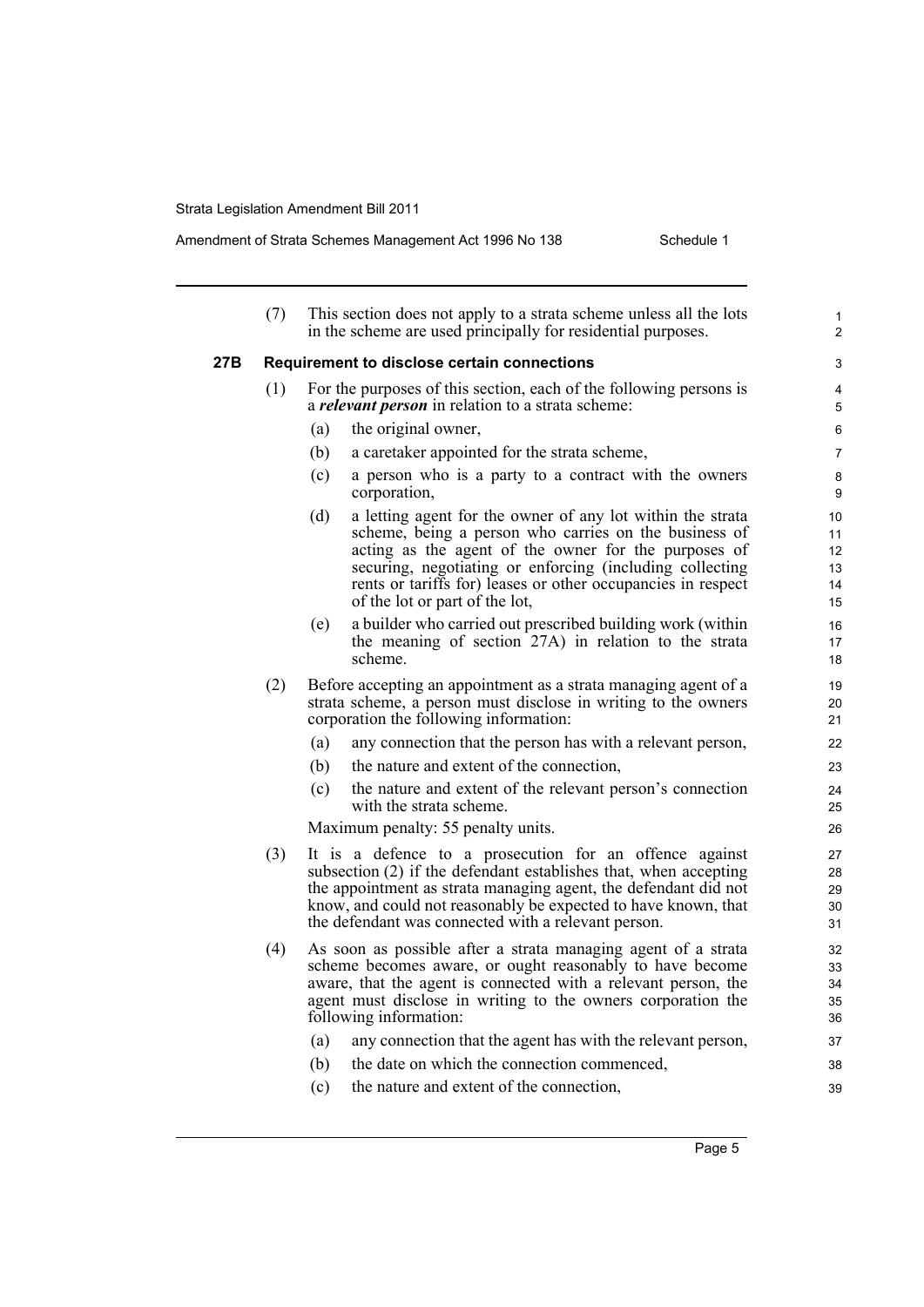Schedule 1 Amendment of Strata Schemes Management Act 1996 No 138

(d) the nature and extent of the relevant person's connection with the strata scheme.

Maximum penalty: 55 penalty units.

- (5) It is a defence to a prosecution for an offence against subsection (2) or subsection (4) for a failure to disclose the information referred to in subsection (2) (c) or (4) (d), respectively, if the defendant establishes that the defendant did not know, and could not reasonably be expected to have known, the information required to be disclosed.
- (6) If an owners corporation or executive committee of a strata scheme becomes aware after the appointment of a strata managing agent for the scheme that the agent is connected with a relevant person, the owners corporation or the executive committee may terminate the appointment of the agent.
- (7) An owners corporation or executive committee may terminate the appointment of a strata managing agent in accordance with this section whether or not the instrument of appointment of the strata managing agent provides for termination under this section and any such termination does not constitute a breach of contract.
- (8) No person is entitled to compensation or damages as a result of the termination of the appointment of a strata managing agent in accordance with this section.
- (9) This section does not apply to a strata scheme unless all the lots in the scheme are used principally for residential purposes.

## **[3] Section 40D**

Insert after section 40C:

### **40D Prohibition on certain persons holding position of caretaker**

- (1) The following persons may not be appointed as a caretaker for a strata scheme:
	- (a) the original owner,
	- (b) a person (referred to in this section as *the contractor*) with whom the owners corporation entered into a contract during the initial period for the supply of goods or services, or both, to the owners corporation for a period greater than 2 years,
	- (c) if the original owner or contractor is a corporation:
		- (i) a corporation that, within the meaning of the *Corporations Act 2001* of the Commonwealth, is a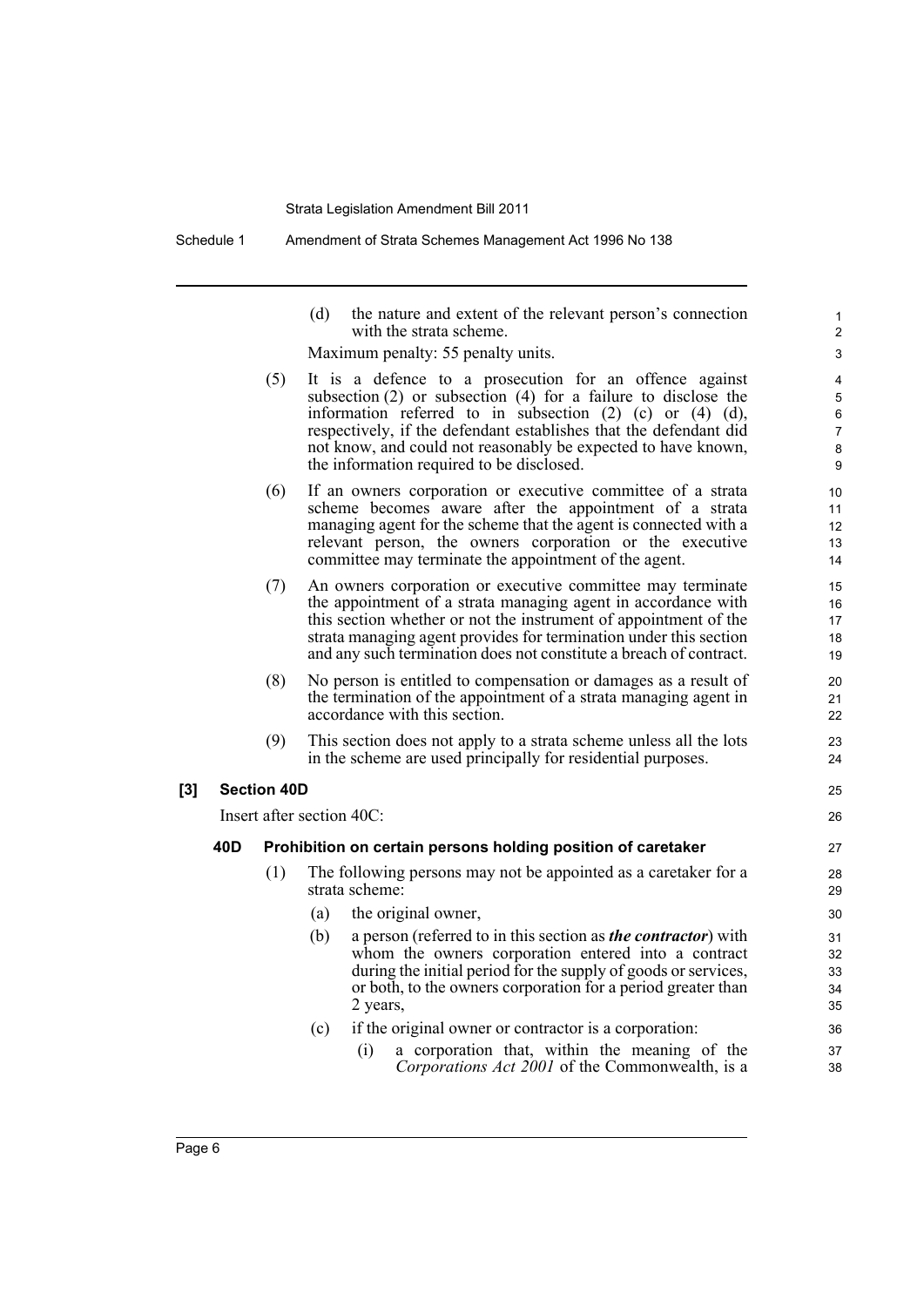### Amendment of Strata Schemes Management Act 1996 No 138 Schedule 1

related body corporate of the original owner or contractor, or (ii) a corporation that holds shares in the original owner or contractor or in a related body corporate of the original owner or contractor, (d) if the original owner or contractor is an individual: (i) a corporation that employs the original owner or contractor, or (ii) a corporation in respect of which the original owner or contractor holds shares, or (iii) a corporation in respect of which the original owner or contractor occupies a position of authority. (2) If an owners corporation for a strata scheme becomes aware after the appointment of a caretaker for the scheme that the caretaker is a person referred to in subsection (1), the owners corporation must: (a) terminate the caretaker's appointment, and (b) determine whether a new caretaker is to be appointed. (3) The action required to be taken by the owners corporation under subsection  $(2)$  is to be taken: (a) at the general meeting of the owners corporation at which the owners corporation becomes aware that the caretaker is a person referred to in subsection (1), or (b) if the owners corporation becomes aware that the caretaker is a person referred to in subsection (1) otherwise than at a general meeting, at the next general meeting after the owners corporation becomes so aware. (4) An owners corporation may terminate the appointment of a caretaker in accordance with this section whether or not the caretaker agreement provides for termination under this section and any such termination does not constitute a breach of contract. (5) No person is entitled to compensation or damages as a result of the termination of the appointment of a caretaker in accordance with this section. (6) This section does not apply to a strata scheme unless all the lots in the scheme are used principally for residential purposes. 1 2 3 4 5 6 7 8 9 10 11 12 13 14 15 16 17 18 19  $20$ 21 22 23 24 25 26 27 28 29 30 31 32 33 34 35 36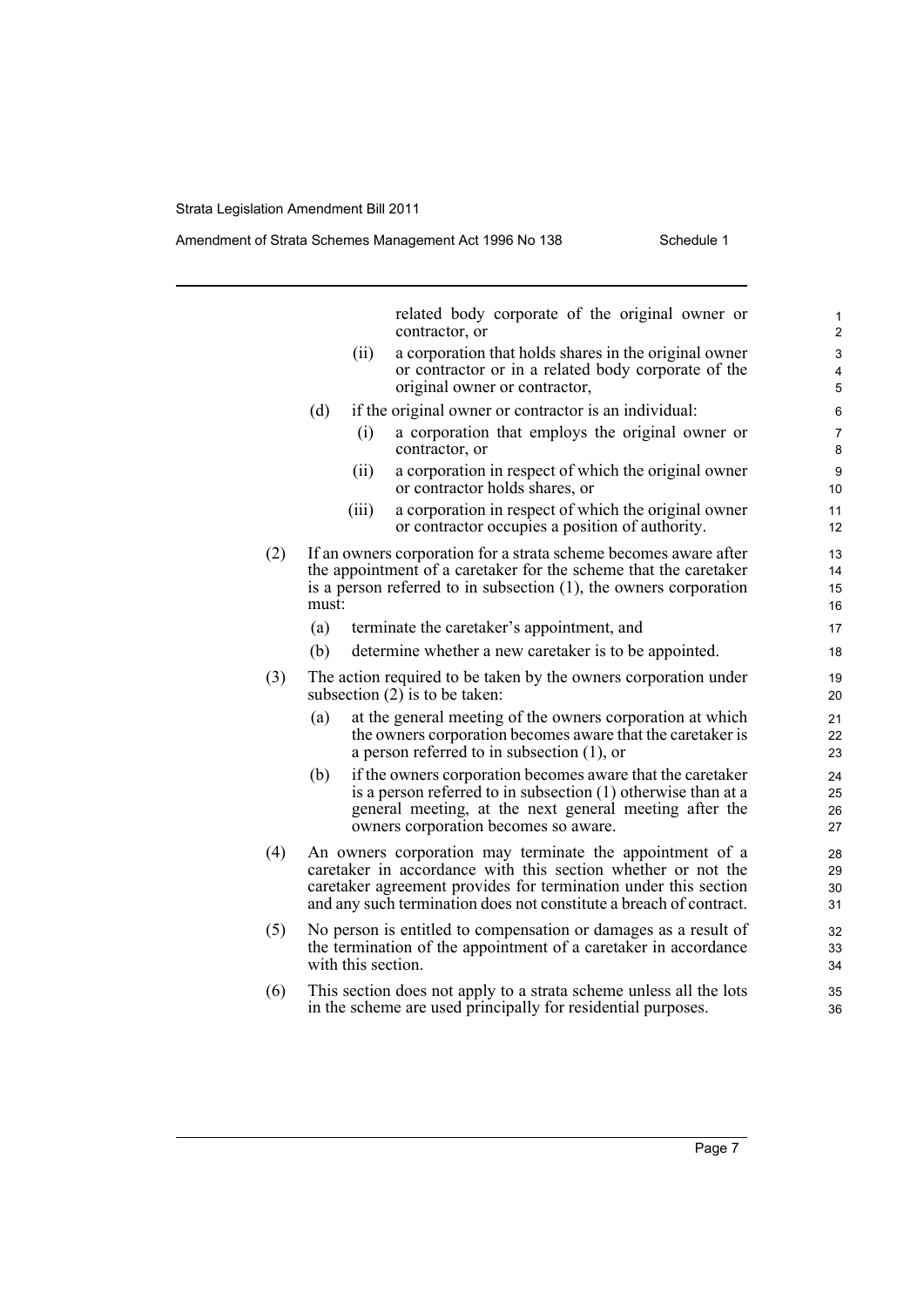Schedule 1 Amendment of Strata Schemes Management Act 1996 No 138

| [4] |                                |      | Section 71 What money can be paid out of the sinking fund?                                                                                                                                                                                                                                                                                                                                                                                                                                             | $\mathbf{1}$                                 |
|-----|--------------------------------|------|--------------------------------------------------------------------------------------------------------------------------------------------------------------------------------------------------------------------------------------------------------------------------------------------------------------------------------------------------------------------------------------------------------------------------------------------------------------------------------------------------------|----------------------------------------------|
|     |                                |      | Insert after section 71 $(1)(a)$ :                                                                                                                                                                                                                                                                                                                                                                                                                                                                     | $\overline{2}$                               |
|     |                                | (a1) | payments to meet expenses for which a contribution to the<br>sinking fund has been levied under section $76(4)$ , or                                                                                                                                                                                                                                                                                                                                                                                   | 3<br>$\overline{4}$                          |
| [5] |                                |      | Section 76 Owners corporation to set levy for contributions to<br>administrative and sinking funds                                                                                                                                                                                                                                                                                                                                                                                                     | $\mathbf 5$<br>6                             |
|     | section 76 $(4)$ .             |      | Insert "or the sinking fund (as the case may be)" after "administrative fund" in                                                                                                                                                                                                                                                                                                                                                                                                                       | $\overline{7}$<br>8                          |
| [6] | Section 76 (6) and (7)         |      |                                                                                                                                                                                                                                                                                                                                                                                                                                                                                                        | 9                                            |
|     | Insert after section $76(5)$ : |      |                                                                                                                                                                                                                                                                                                                                                                                                                                                                                                        | 10 <sup>°</sup>                              |
|     | (6)                            |      | Despite any other provision of this Act, if a quorum is not present<br>as required by clause 12 (5) of Schedule 2 at an adjourned annual<br>general meeting of the owners corporation at which the amounts<br>to be levied as contributions to the administrative fund and<br>sinking fund are to be determined, those amounts are taken to<br>have been determined to be the same amounts as the<br>contributions last determined, increased to take account of the<br>relevant Consumer Price Index. | 11<br>12<br>13<br>14<br>15<br>16<br>17<br>18 |
|     | (7)                            |      | For the purposes of subsection $(6)$ , the <i>relevant Consumer Price</i><br><i>Index</i> is the Consumer Price Index (All Groups Index) for<br>Sydney last issued by the Australian Statistician before the date<br>of the adjourned annual general meeting.                                                                                                                                                                                                                                          | 19<br>20<br>21<br>22                         |
| [7] |                                |      | Section 87 What other insurance must an owners corporation take out?                                                                                                                                                                                                                                                                                                                                                                                                                                   | 23                                           |
|     |                                |      | Omit "\$10,000,000" from section 87 (2). Insert instead "\$20,000,000".                                                                                                                                                                                                                                                                                                                                                                                                                                | 24                                           |
| [8] |                                |      | Section 98 What must be recorded or included in the strata roll?                                                                                                                                                                                                                                                                                                                                                                                                                                       | 25                                           |
|     |                                |      | Insert "or included" after "recorded" in section 98 (2).                                                                                                                                                                                                                                                                                                                                                                                                                                               | 26                                           |
| [9] | Section 98 (2) (f)-(j)         |      |                                                                                                                                                                                                                                                                                                                                                                                                                                                                                                        | 27                                           |
|     |                                |      | Insert after section 98 $(2)$ $(e)$ :                                                                                                                                                                                                                                                                                                                                                                                                                                                                  | 28                                           |
|     |                                | (f)  | a copy of each licence granted by the owners corporation<br>for the use of common property and that is in force,                                                                                                                                                                                                                                                                                                                                                                                       | 29<br>30                                     |
|     |                                | (g)  | copies of plans and approvals for all building work that has<br>been carried out on the common property,                                                                                                                                                                                                                                                                                                                                                                                               | 31<br>32                                     |
|     |                                | (h)  | copies of plans and approvals of building work that has<br>been carried out on any other property in the strata scheme                                                                                                                                                                                                                                                                                                                                                                                 | 33<br>34                                     |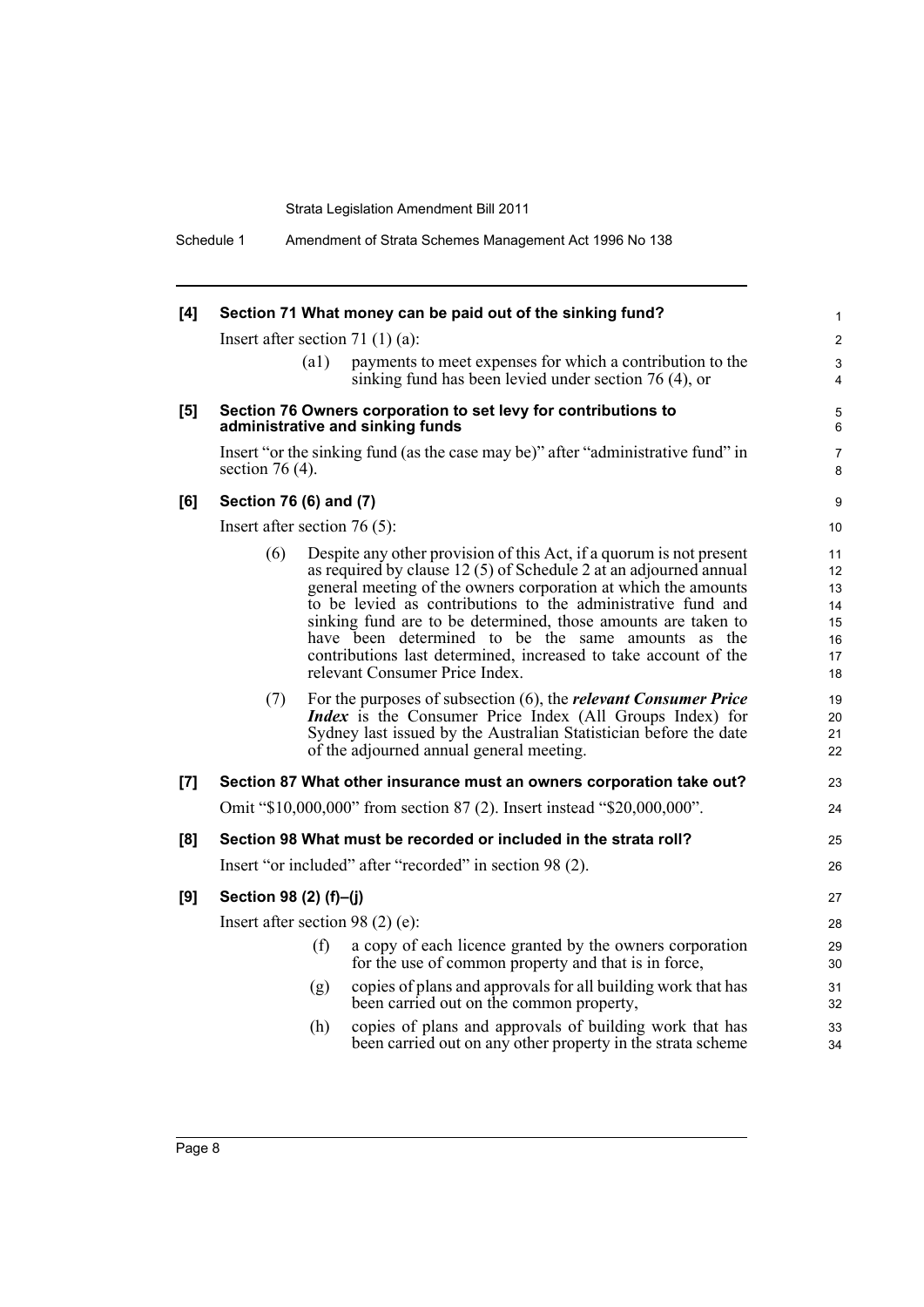|        |      |                           |     | if those plans and approvals can lawfully be obtained or                                                                                                                                                                                                             | $\mathbf{1}$         |
|--------|------|---------------------------|-----|----------------------------------------------------------------------------------------------------------------------------------------------------------------------------------------------------------------------------------------------------------------------|----------------------|
|        |      |                           |     | required by the owners corporation,                                                                                                                                                                                                                                  | 2                    |
|        |      |                           | (i) | details of each loan to the owners corporation,                                                                                                                                                                                                                      | 3                    |
|        |      |                           | (j) | a copy of each special resolution passed for the purposes<br>of section 65A.                                                                                                                                                                                         | 4<br>5               |
| $[10]$ |      | <b>Section 98 (3)</b>     |     |                                                                                                                                                                                                                                                                      | 6                    |
|        |      |                           |     | Insert after section $98(2)$ :                                                                                                                                                                                                                                       | $\overline{7}$       |
|        |      | (3)                       |     | The strata roll must contain an index of all documents held by the<br>owners corporation that are required to be recorded or included<br>in the strata roll.                                                                                                         | 8<br>9<br>10         |
| $[11]$ |      |                           |     | Sections 117A and 117B                                                                                                                                                                                                                                               | 11                   |
|        |      | Insert after section 117: |     |                                                                                                                                                                                                                                                                      | 12                   |
|        | 117A |                           |     | Owner and occupier liable for damage to common property<br>caused by occupier                                                                                                                                                                                        | 13<br>14             |
|        |      | (1)                       |     | The owner and occupier of a lot are jointly and severally liable<br>for damage caused to the common property by the occupier.                                                                                                                                        | 15<br>16             |
|        |      | (2)                       |     | The owner of a lot is entitled to be indemnified by an occupier of<br>the lot for any amount of damage caused to the common property<br>by the occupier in respect of which the owner is liable under<br>subsection $(1)$ .                                          | 17<br>18<br>19<br>20 |
|        | 117B |                           |     | Owner and occupier not to permit overcrowding                                                                                                                                                                                                                        | 21                   |
|        |      |                           |     | The owner and occupier of a lot must not permit more persons<br>over the age of 18 years to reside on the lot than the number<br>obtained by multiplying by 2 the number of rooms in the lot that<br>were constructed for the purpose of bedrooms or sleeping areas. | 22<br>23<br>24<br>25 |
| $[12]$ |      |                           |     | <b>Chapter 5 Disputes and orders of Adjudicators and Tribunal</b>                                                                                                                                                                                                    | 26                   |
|        |      |                           |     | Insert under the heading General orders for settlement of disputes after the<br>matter relating to section 139 in the introductory note:                                                                                                                             | 27<br>28             |
|        |      |                           |     | To settle disputes concerning a<br>Person bound by the contract<br>183C                                                                                                                                                                                              |                      |

| To settle disputes concerning a<br>strata development contract                                                                                | Person bound by the contract  | 183C |
|-----------------------------------------------------------------------------------------------------------------------------------------------|-------------------------------|------|
| To settle disputes or rectify<br>complaints concerning<br>management of a building or its<br>site subject to a strata<br>management statement | Person bound by the statement | 183D |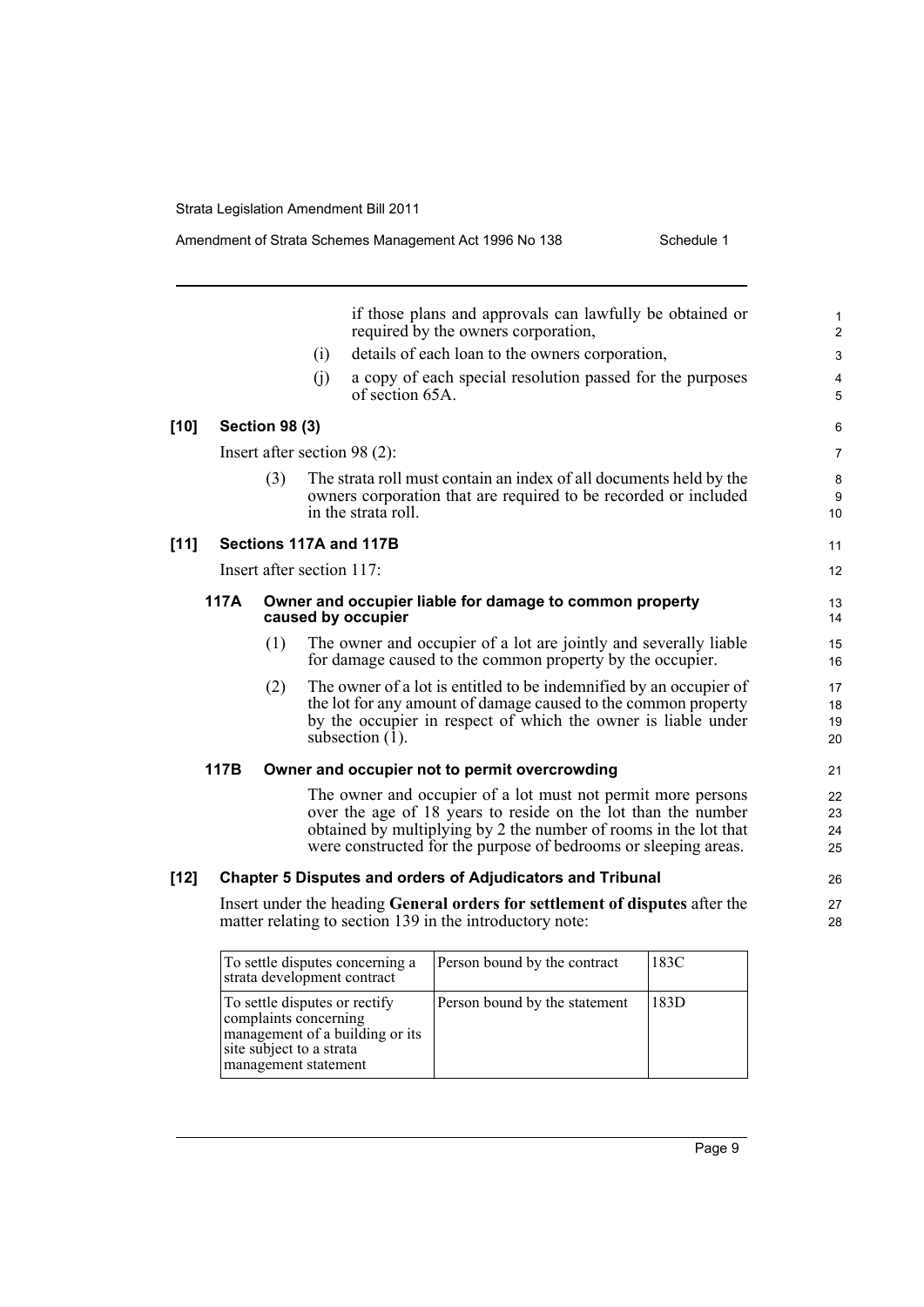Schedule 1 Amendment of Strata Schemes Management Act 1996 No 138

## **[13] Chapter 5, introductory note**

Omit the matter relating to orders appointing strata managing agents. Insert instead:

1 2 3

4 5

| ments                                                | Orders appointing strata managing agents and terminating appoint-                                           |     |  |  |  |  |  |
|------------------------------------------------------|-------------------------------------------------------------------------------------------------------------|-----|--|--|--|--|--|
| To appoint strata managing                           | Person who obtained order                                                                                   | 162 |  |  |  |  |  |
| agent                                                | under this Act that imposed                                                                                 |     |  |  |  |  |  |
|                                                      | duty on owners corporation or<br>office holder of executive<br>committee that has not been<br>complied with |     |  |  |  |  |  |
|                                                      | Person having estate or interest<br>in lot or, in the case of leasehold<br>strata scheme, lease of lot      |     |  |  |  |  |  |
|                                                      | Authority having benefit of<br>positive covenant that imposes<br>duty on owners corporation                 |     |  |  |  |  |  |
|                                                      | Judgment creditor to whom<br>owners corporation owes<br>judgment debt                                       |     |  |  |  |  |  |
| To terminate appointment of<br>strata managing agent | Owners corporation<br>Owner of lot                                                                          | 162 |  |  |  |  |  |

| [14] | Chapter 5, Part 4, Division 10, heading |  |
|------|-----------------------------------------|--|
|------|-----------------------------------------|--|

Insert "**and terminating appointments**" after "**agents**".

### **[15] Section 162 Orders appointing strata managing agent to exercise certain functions or terminating appointment of strata managing agent**

Insert after section 162 (2):

## (2A) **Order terminating appointment of strata managing agent**

An Adjudicator may by order terminate the appointment of a strata managing agent.

## **[16] Section 162 (3A)**

Insert at the end of section 162 (3A) (d):

, or

(e) a strata managing agent's appointment should be terminated because the agent is a person referred to in section 27A (1).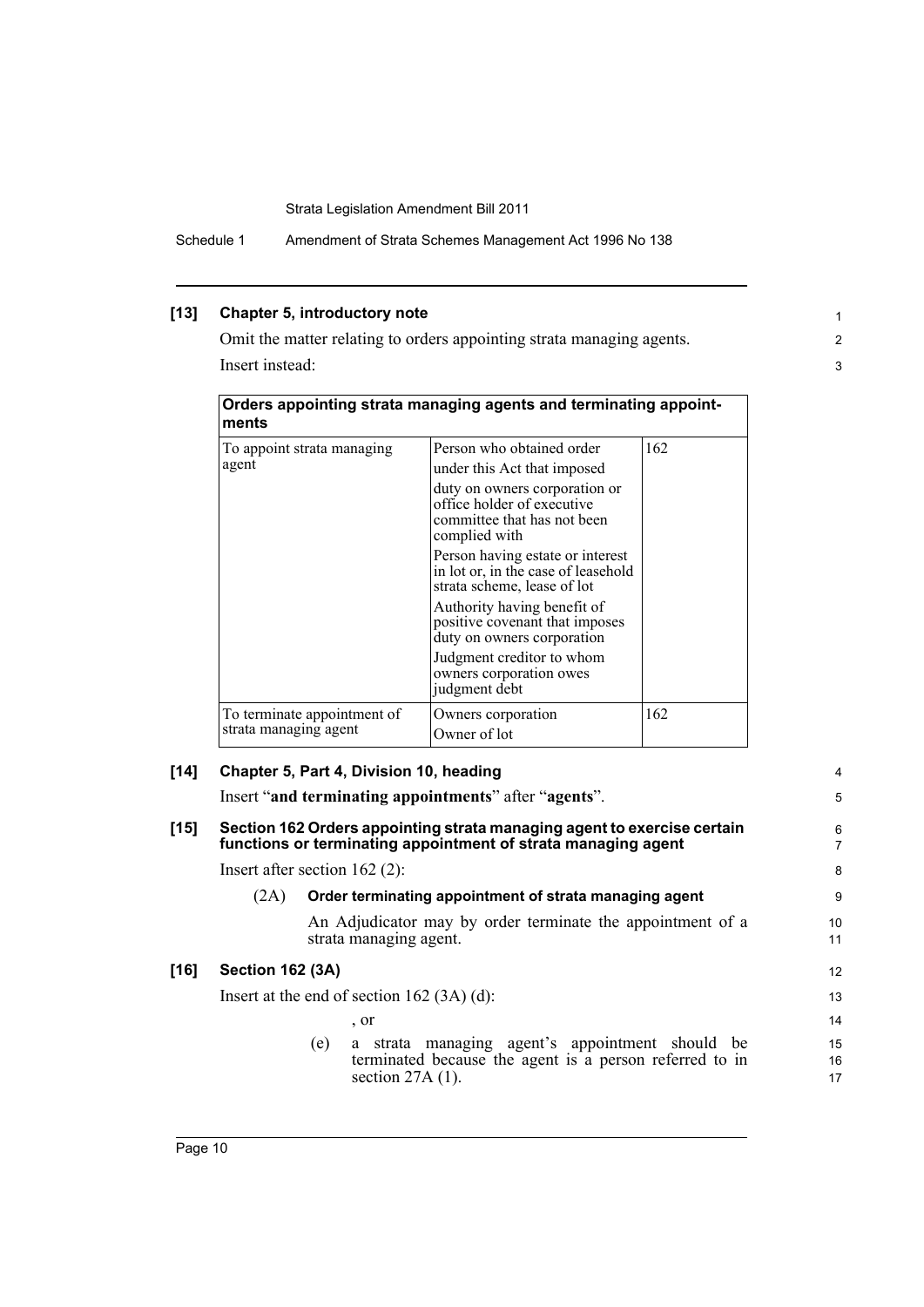| $[17]$ |      | <b>Section 162 (7)</b> |                                                                                                                                                                                                                                                                                                                                                   | 1                                |
|--------|------|------------------------|---------------------------------------------------------------------------------------------------------------------------------------------------------------------------------------------------------------------------------------------------------------------------------------------------------------------------------------------------|----------------------------------|
|        |      |                        | Insert "(other than an order under subsection $(2A)$ )" after "under this section".                                                                                                                                                                                                                                                               | 2                                |
| $[18]$ |      | <b>Section 162 (8)</b> |                                                                                                                                                                                                                                                                                                                                                   | 3                                |
|        |      |                        | Insert after section $162(7)$ :                                                                                                                                                                                                                                                                                                                   | 4                                |
|        |      | (8)                    | An application for an order under subsection (2A) may be made<br>only by the owners corporation or the owner of a lot in the strata<br>scheme concerned.                                                                                                                                                                                          | 5<br>6<br>7                      |
| $[19]$ |      |                        | Sections 183C and 183D                                                                                                                                                                                                                                                                                                                            | 8                                |
|        |      |                        | Insert after section 183B:                                                                                                                                                                                                                                                                                                                        | 9                                |
|        | 183C |                        | Orders relating to strata development contracts                                                                                                                                                                                                                                                                                                   | 10                               |
|        |      | (1)                    | The Tribunal may make an order to settle a dispute in relation to<br>a strata development contract, but only if:                                                                                                                                                                                                                                  | 11<br>12                         |
|        |      |                        | the strata development contract provides for the reference<br>(a)<br>of disputes to the Tribunal or makes no provision for<br>settling disputes, or                                                                                                                                                                                               | 13<br>14<br>15                   |
|        |      |                        | in a case where the strata development contract provides<br>(b)<br>for some other method of settling disputes, the Tribunal is<br>of the opinion that the method provided for in the contract<br>has been tried and has not resulted in the settlement of the<br>dispute concerned.                                                               | 16<br>17<br>18<br>19<br>20       |
|        |      | (2)                    | An application for an order under this section may be made only<br>by a person who is bound by the strata development contract.                                                                                                                                                                                                                   | 21<br>22                         |
|        | 183D |                        | Orders relating to strata management statements                                                                                                                                                                                                                                                                                                   | 23                               |
|        |      | (1)                    | The Tribunal may make an order to settle a dispute, or rectify a<br>complaint, concerning the management of a building or its site<br>that is subject to a strata management statement, but only if:                                                                                                                                              | 24<br>25<br>26                   |
|        |      |                        | the strata management statement provides for the reference<br>(a)<br>of disputes or complaints to the Tribunal, or                                                                                                                                                                                                                                | 27<br>28                         |
|        |      |                        | (b)<br>in a case where the strata management statement does not<br>so provide, the Tribunal is of the opinion that the method<br>of settling such disputes or rectifying such complaints<br>provided for in the statement has been tried and has not<br>resulted in the settlement of the dispute or rectification of<br>the complaint concerned. | 29<br>30<br>31<br>32<br>33<br>34 |
|        |      | (2)                    | An application for an order under this section may be made only<br>by a person who is bound by the strata management statement.                                                                                                                                                                                                                   | 35<br>36                         |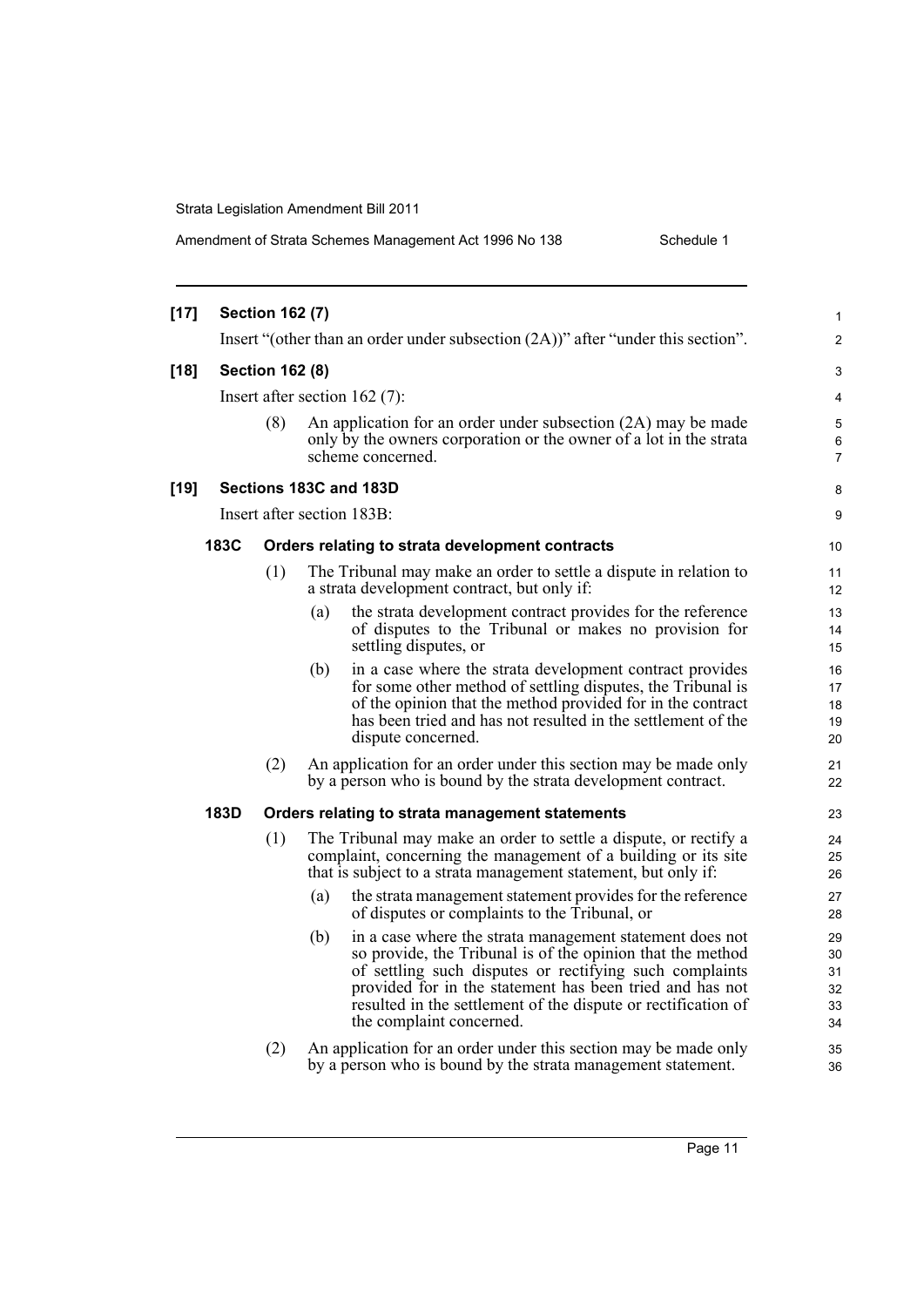Schedule 1 Amendment of Strata Schemes Management Act 1996 No 138

| $[20]$ |                                    |                                                                       | <b>Section 198 Contempt of Tribunal</b>                                                                                                                                                                                                                                                                                              | $\mathbf{1}$               |  |  |  |
|--------|------------------------------------|-----------------------------------------------------------------------|--------------------------------------------------------------------------------------------------------------------------------------------------------------------------------------------------------------------------------------------------------------------------------------------------------------------------------------|----------------------------|--|--|--|
|        |                                    | Omit "5 penalty units" wherever occurring in section 198 (1) and (2). |                                                                                                                                                                                                                                                                                                                                      |                            |  |  |  |
|        | Insert instead "50 penalty units". |                                                                       |                                                                                                                                                                                                                                                                                                                                      |                            |  |  |  |
| $[21]$ |                                    | <b>Section 201A</b>                                                   |                                                                                                                                                                                                                                                                                                                                      | 4                          |  |  |  |
|        |                                    |                                                                       | Insert after section 201:                                                                                                                                                                                                                                                                                                            | 5                          |  |  |  |
|        | 201A                               |                                                                       | Failure to comply with order of Tribunal or Adjudicator                                                                                                                                                                                                                                                                              | 6                          |  |  |  |
|        |                                    | (1)                                                                   | A person who is subject to an order under this Chapter must not<br>contravene the order.<br>Maximum penalty: 200 penalty units.                                                                                                                                                                                                      | 7<br>8<br>9                |  |  |  |
|        |                                    | (2)                                                                   | A person is not liable to any penalty in respect of an offence<br>under this section if the person has been ordered to pay a civil<br>penalty under section 202 in respect of the same contravention.                                                                                                                                | 10<br>11<br>12             |  |  |  |
| $[22]$ |                                    |                                                                       | Chapter 7, Part 1A, heading                                                                                                                                                                                                                                                                                                          | 13                         |  |  |  |
|        |                                    |                                                                       | Omit the heading. Insert instead:                                                                                                                                                                                                                                                                                                    | 14                         |  |  |  |
|        |                                    |                                                                       | Part 1A Legal services provided to owners<br>corporation                                                                                                                                                                                                                                                                             | 15<br>16                   |  |  |  |
| $[23]$ |                                    | <b>Section 230B</b>                                                   |                                                                                                                                                                                                                                                                                                                                      | 17                         |  |  |  |
|        |                                    |                                                                       | Insert after section 230A:                                                                                                                                                                                                                                                                                                           | 18                         |  |  |  |
|        | 230B                               |                                                                       | Requirement to disclose certain connections                                                                                                                                                                                                                                                                                          | 19                         |  |  |  |
|        |                                    | (1)                                                                   | Before undertaking to provide any legal services to an owners<br>corporation, a legal practitioner must disclose in writing to the<br>owners corporation if the practitioner is connected with the<br>original owner.                                                                                                                | 20<br>21<br>22<br>23       |  |  |  |
|        |                                    |                                                                       | Maximum penalty: 55 penalty units.                                                                                                                                                                                                                                                                                                   | 24                         |  |  |  |
|        |                                    | (2)                                                                   | It is a defence to a prosecution for an offence against<br>subsection (1) if the defendant establishes that, when undertaking<br>to perform those legal services, the defendant did not know, and<br>could not reasonably be expected to have known, that the<br>defendant was connected with the original owner.                    | 25<br>26<br>27<br>28<br>29 |  |  |  |
|        |                                    | (3)                                                                   | As soon as possible after a legal practitioner who is providing<br>legal services to an owners corporation becomes aware, or ought<br>reasonably to have become aware, that the practitioner is<br>connected with the original owner, the practitioner must disclose<br>in writing to the owners corporation any connection that the | 30<br>31<br>32<br>33<br>34 |  |  |  |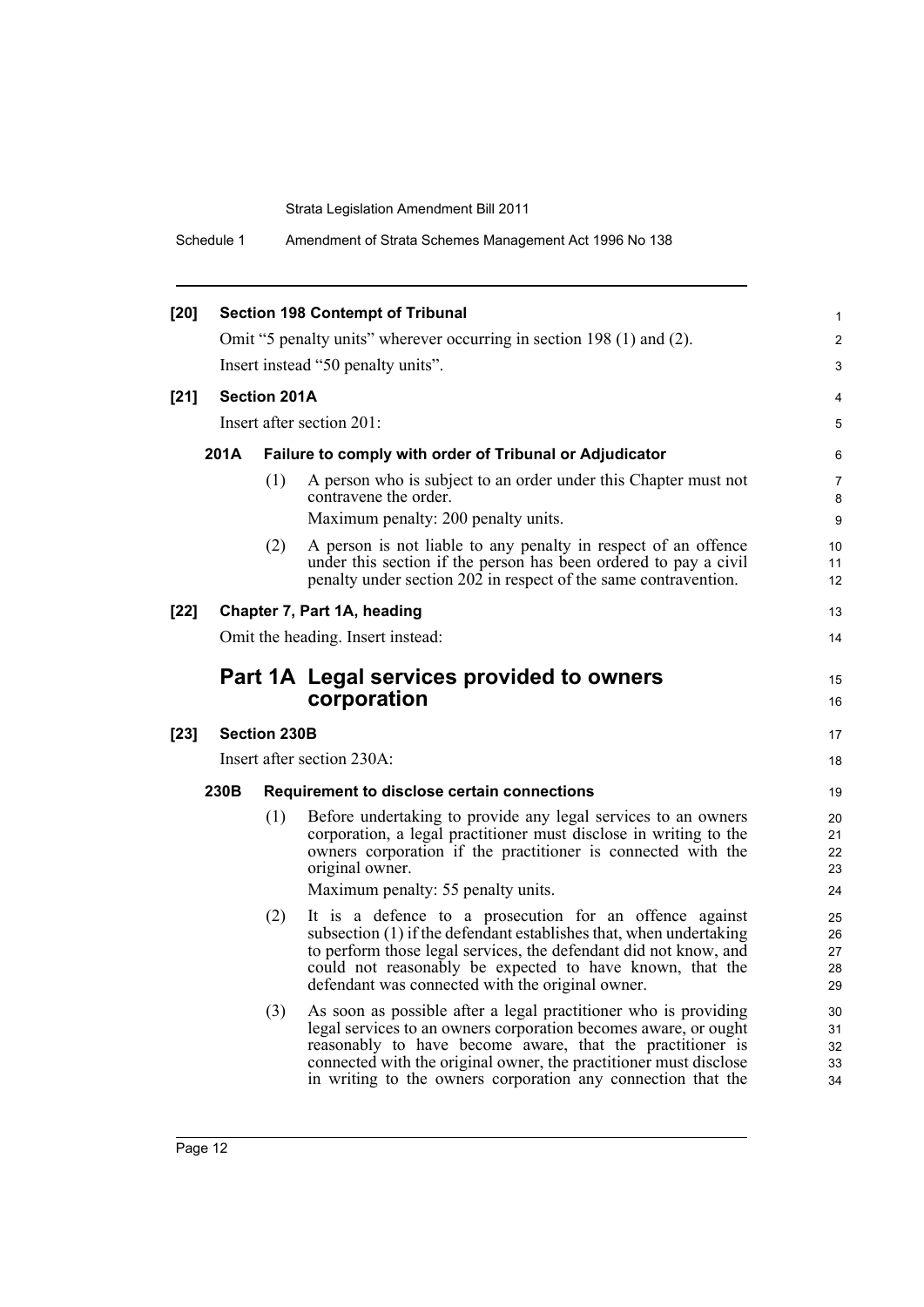|        |     | person has with the original owner and the date when the<br>connection commenced.<br>Maximum penalty: 55 penalty units.                                                                                                                                                                                                                                                                                                              | 1<br>$\boldsymbol{2}$<br>$\ensuremath{\mathsf{3}}$      |
|--------|-----|--------------------------------------------------------------------------------------------------------------------------------------------------------------------------------------------------------------------------------------------------------------------------------------------------------------------------------------------------------------------------------------------------------------------------------------|---------------------------------------------------------|
|        | (4) | If an owners corporation or executive committee of a strata<br>scheme becomes aware after engaging a legal practitioner to<br>provide legal services in relation to the scheme that the<br>practitioner is connected with the original owner, the owners<br>corporation is, within 42 days, to determine at a general meeting<br>whether the practitioner's engagement should be terminated and<br>a different practitioner engaged. | 4<br>$\mathbf 5$<br>6<br>$\overline{7}$<br>8<br>9<br>10 |
|        | (5) | Subsection (4) does not prevent the owners corporation or<br>executive committee from terminating the engagement of the<br>legal practitioner at any time for any other reason.                                                                                                                                                                                                                                                      | 11<br>12<br>13                                          |
|        | (6) | The termination of the engagement of a legal practitioner in<br>accordance with this section does not constitute a breach of<br>contract and no person is entitled to compensation or damages as<br>a result of the termination.                                                                                                                                                                                                     | 14<br>15<br>16<br>17                                    |
| [24]   |     | Section 235 Service of documents on an owners corporation                                                                                                                                                                                                                                                                                                                                                                            | 18                                                      |
|        |     | Omit section 235 (1). Insert instead:                                                                                                                                                                                                                                                                                                                                                                                                | 19                                                      |
|        | (1) | A summons or other legal process may be served on an owners<br>corporation by doing both of the following:                                                                                                                                                                                                                                                                                                                           | 20<br>21                                                |
|        |     | posting it, by prepaid mail, to the owners corporation at the<br>(a)<br>address recorded in the folio of the Register as the address<br>for the service of documents on the owners corporation,                                                                                                                                                                                                                                      | 22<br>23<br>24                                          |
|        |     | posting it, by prepaid mail, to the owners corporation at the<br>(b)<br>address of the strata scheme concerned (if different to the<br>address referred to in paragraph (a)) or leaving it in the<br>letterbox of the owners corporation.                                                                                                                                                                                            | 25<br>26<br>27<br>28                                    |
| $[25]$ |     | Section 236 Service of documents by owners corporation and others                                                                                                                                                                                                                                                                                                                                                                    | 29                                                      |
|        |     | Insert after section $236(6)$ :                                                                                                                                                                                                                                                                                                                                                                                                      | 30                                                      |
|        | (7) | Service of certain documents by electronic means                                                                                                                                                                                                                                                                                                                                                                                     | 31                                                      |
|        |     | A notice or other document that is required to be given to a person<br>under this Act by an owners corporation or an executive<br>committee may be given to the person by electronic means, but<br>only if the person has given the owners corporation an e-mail<br>address for the service of notices under this Act and the notice is<br>sent to that address.                                                                     | 32<br>33<br>34<br>35<br>36<br>37                        |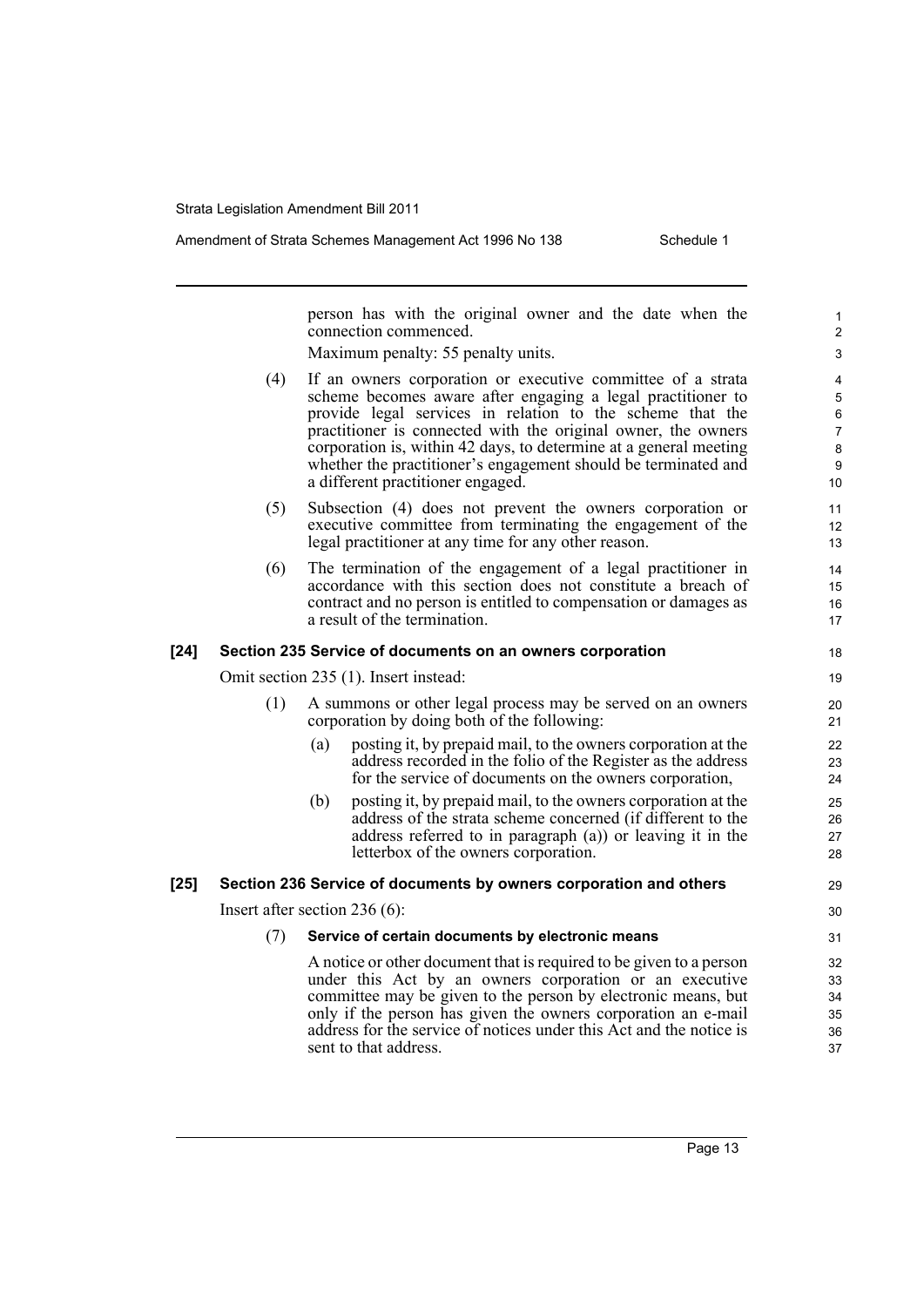Schedule 1 Amendment of Strata Schemes Management Act 1996 No 138

| $[26]$ | Section 239 Change of owners corporation's address                          |                                                                                                                                                                                                                                                                                                        |                            |  |  |  |
|--------|-----------------------------------------------------------------------------|--------------------------------------------------------------------------------------------------------------------------------------------------------------------------------------------------------------------------------------------------------------------------------------------------------|----------------------------|--|--|--|
|        | Insert "and other documents" after "notices" in section 239 (1).            |                                                                                                                                                                                                                                                                                                        |                            |  |  |  |
| $[27]$ | <b>Section 246 Regulations</b>                                              |                                                                                                                                                                                                                                                                                                        |                            |  |  |  |
|        |                                                                             | Insert after section $246(2)(1)$ :                                                                                                                                                                                                                                                                     | $\overline{4}$             |  |  |  |
|        |                                                                             | the procedures to be observed by the chairperson and<br>(m)<br>secretary in relation to meetings of the owners corporation<br>and by persons presiding at such meetings,                                                                                                                               | 5<br>6<br>$\overline{7}$   |  |  |  |
|        |                                                                             | a code of conduct for the chairperson, secretary or<br>(n)<br>treasurer of an owners corporation or the members of the<br>executive committee of an owners corporation,                                                                                                                                | 8<br>9<br>10 <sup>1</sup>  |  |  |  |
|        |                                                                             | breaches of any provision of a code of conduct referred to<br>$\circ$<br>in Schedule 1A or prescribed by the regulations.                                                                                                                                                                              | 11<br>12                   |  |  |  |
| $[28]$ | <b>Section 246 (2A)</b>                                                     |                                                                                                                                                                                                                                                                                                        | 13                         |  |  |  |
|        |                                                                             | Insert after section $246(2)$ :                                                                                                                                                                                                                                                                        | 14                         |  |  |  |
|        | (2A)                                                                        | A regulation relating<br>to the matter referred<br>to<br>1n<br>subsection $(2)$ (m), $(n)$ or $(o)$ may apply, adopt or incorporate by<br>reference wholly or partly, and with or without modification, any<br>published document as in force at a particular time or as in force<br>from time to time | 15<br>16<br>17<br>18<br>19 |  |  |  |
| $[29]$ | <b>Schedule 1A</b><br>Insert before Schedule 1:                             |                                                                                                                                                                                                                                                                                                        |                            |  |  |  |
|        |                                                                             |                                                                                                                                                                                                                                                                                                        |                            |  |  |  |
|        | <b>Schedule 1A</b><br>Code of conduct for members of<br>executive committee |                                                                                                                                                                                                                                                                                                        |                            |  |  |  |
|        |                                                                             | (Sections 25A and 246 (2) (o))                                                                                                                                                                                                                                                                         | 24                         |  |  |  |
|        | 1<br>Commitment to acquiring understanding of Act, including this<br>code   |                                                                                                                                                                                                                                                                                                        |                            |  |  |  |
|        |                                                                             | A member of an executive committee must have a commitment<br>to acquiring an understanding of this Act, including this code of<br>conduct, relevant to the member's role on the committee.                                                                                                             | 27<br>28<br>29             |  |  |  |
|        | $\mathbf{2}$                                                                | Honesty, fairness and confidentiality                                                                                                                                                                                                                                                                  |                            |  |  |  |
|        | (1)                                                                         | A member of an executive committee must act honestly and<br>fairly in performing the member's duties as such a member.                                                                                                                                                                                 | 31<br>32                   |  |  |  |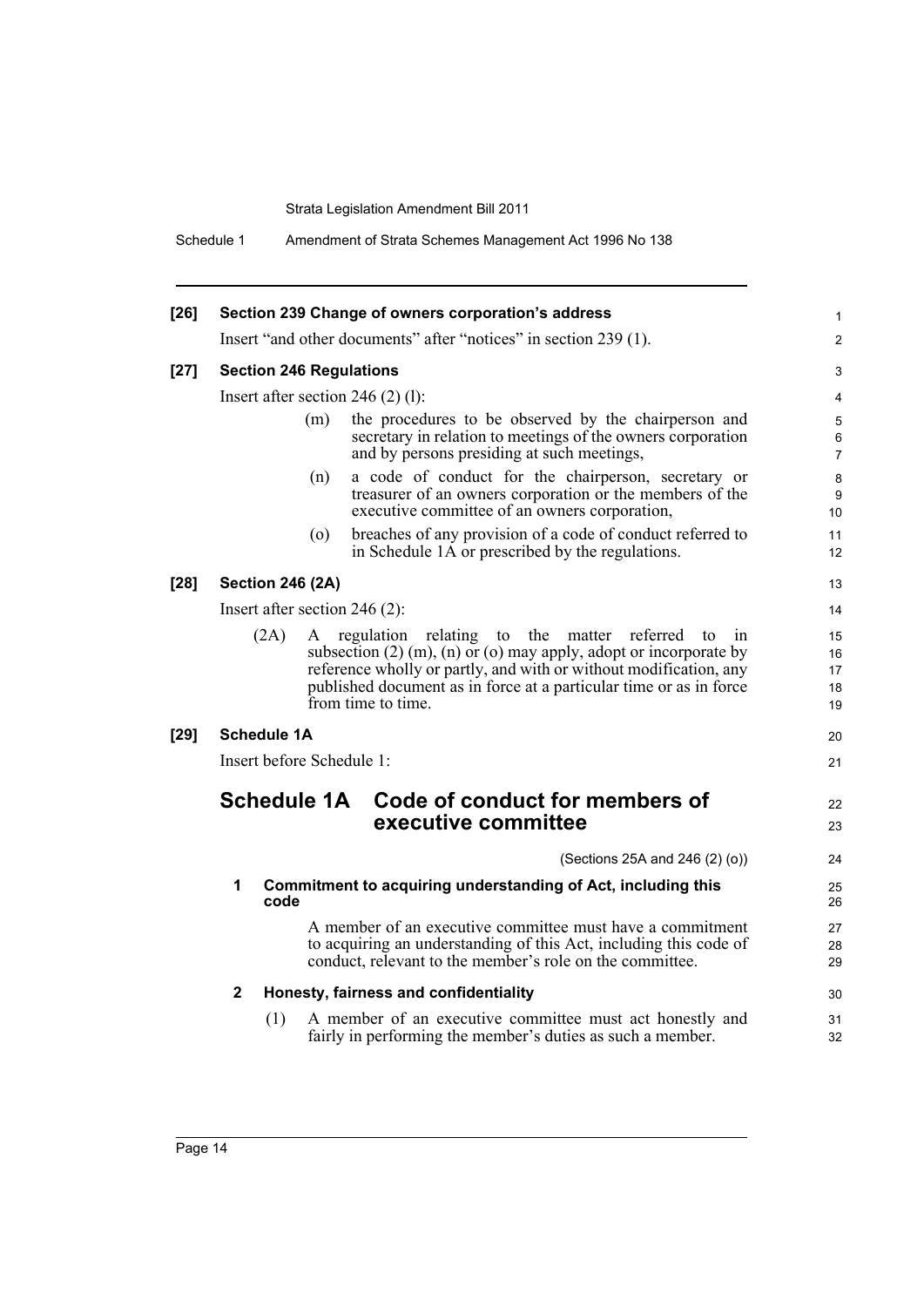|      |                               | (2)                                     |                 | A member of an executive committee must not unfairly or<br>unreasonably disclose information held by the owners                 | 1<br>$\overline{c}$ |  |  |
|------|-------------------------------|-----------------------------------------|-----------------|---------------------------------------------------------------------------------------------------------------------------------|---------------------|--|--|
|      |                               |                                         |                 | corporation, including information about an owner of a lot, unless<br>authorised or required by law to do so.                   | 3<br>$\overline{4}$ |  |  |
|      | 3                             |                                         |                 | Acting in owners corporation's best interests                                                                                   | 5                   |  |  |
|      |                               |                                         |                 | A member of an executive committee must act in the best                                                                         | 6                   |  |  |
|      |                               |                                         |                 | interests of the owners corporation in performing the member's<br>duties as such a member, unless it is unlawful to do so.      | $\overline{7}$<br>8 |  |  |
|      | 4                             | <b>Complying with Act and this code</b> | 9               |                                                                                                                                 |                     |  |  |
|      |                               |                                         |                 | A member of an executive committee must take reasonable steps                                                                   | 10                  |  |  |
|      |                               |                                         |                 | to ensure the member complies with this Act, including this code,<br>in performing the member's duties as such a member.        | 11<br>12            |  |  |
|      | 5                             |                                         | <b>Nuisance</b> |                                                                                                                                 | 13                  |  |  |
|      |                               |                                         |                 | A member of an executive committee must not:                                                                                    | 14                  |  |  |
|      |                               |                                         | (a)             | cause a nuisance on the common property of the strata<br>scheme, or                                                             | 15<br>16            |  |  |
|      |                               |                                         | (b)             | otherwise behave in a way that unreasonably affects a                                                                           | 17                  |  |  |
|      |                               |                                         |                 | person's lawful use or enjoyment of a lot or common<br>property.                                                                | 18<br>19            |  |  |
|      | 6                             |                                         |                 | <b>Conflict of interest</b>                                                                                                     | 20                  |  |  |
|      |                               |                                         |                 | A member of an executive committee must disclose to the                                                                         | 21                  |  |  |
|      |                               |                                         |                 | committee any conflict of interest the member may have in a<br>matter before the committee.                                     | 22<br>23            |  |  |
| [30] |                               |                                         |                 | Schedule 2 Meetings and procedure of owners corporation                                                                         | 24                  |  |  |
|      | Insert after clause $10(8)$ : |                                         |                 |                                                                                                                                 |                     |  |  |
|      | (8A)                          |                                         |                 | For the purposes of subclause $(8)$ , payment by means of a cheque                                                              | 26                  |  |  |
|      |                               |                                         |                 | of an amount owing is taken to have been made before a meeting<br>only if the cheque was received at least 5 clear working days | 27<br>28            |  |  |
|      |                               |                                         |                 | before the meeting and no notice has been received by the time of                                                               | 29                  |  |  |
|      |                               |                                         |                 | the meeting of the cheque having been dishonoured.                                                                              | 30                  |  |  |
| [31] |                               |                                         |                 | Schedule 2, clause 19 (2A)                                                                                                      | 31                  |  |  |
|      | Insert after clause $19(2)$ : |                                         |                 |                                                                                                                                 |                     |  |  |
|      |                               | (2A)                                    |                 | In the case of a poll demanded after a vote has been taken, the                                                                 | 33                  |  |  |
|      |                               |                                         |                 | demand may be made no later than the completion of<br>consideration of the next item on the agenda if one or more items         | 34<br>35            |  |  |
|      |                               |                                         |                 | on the agenda remain to be considered.                                                                                          | 36                  |  |  |
|      |                               |                                         |                 |                                                                                                                                 |                     |  |  |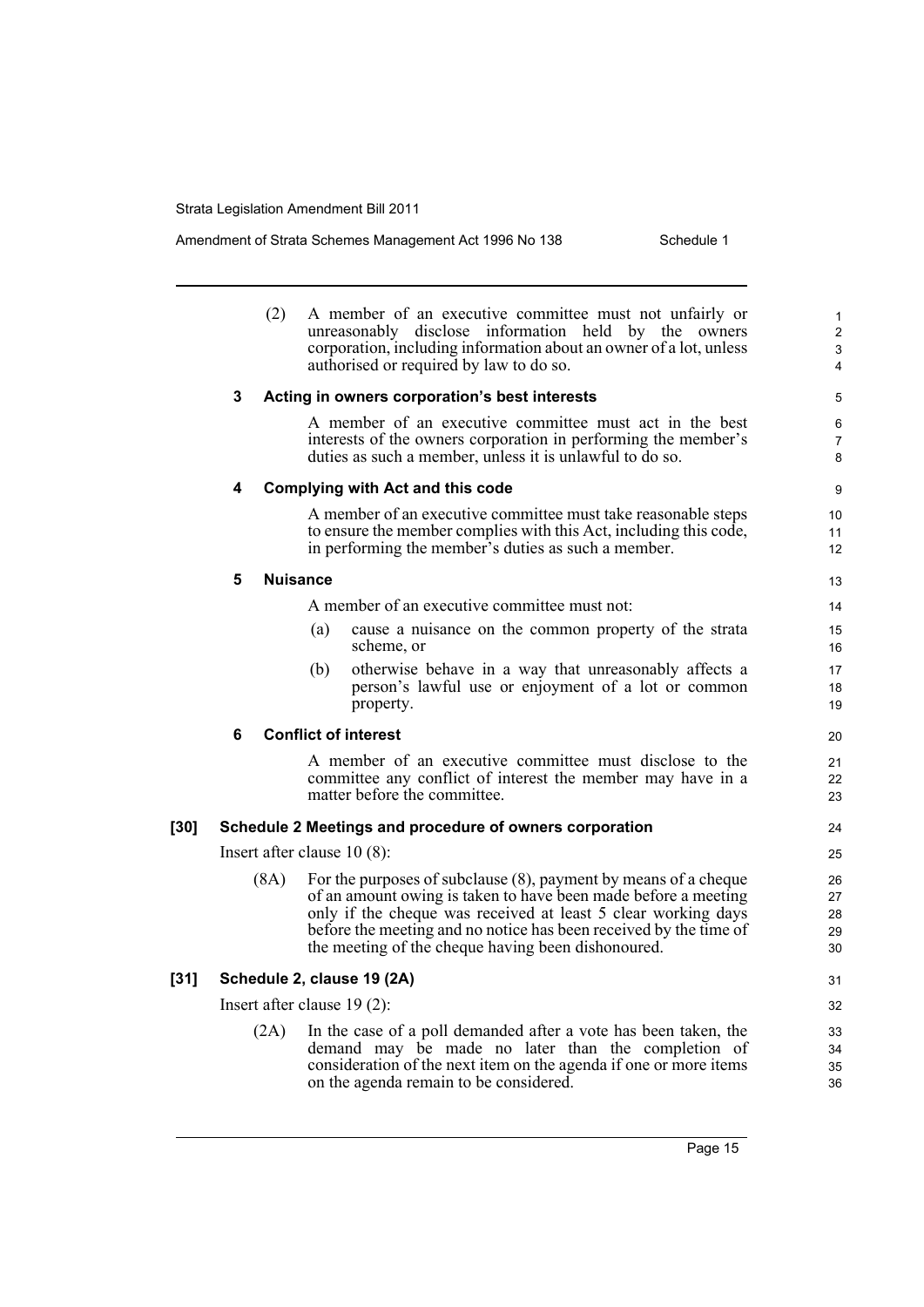Schedule 1 Amendment of Strata Schemes Management Act 1996 No 138

| $[32]$                                                                                                                    |                                                                                                                                                                                                 |                                                                                                                                                                |                                                                                                                    | 1        |  |  |
|---------------------------------------------------------------------------------------------------------------------------|-------------------------------------------------------------------------------------------------------------------------------------------------------------------------------------------------|----------------------------------------------------------------------------------------------------------------------------------------------------------------|--------------------------------------------------------------------------------------------------------------------|----------|--|--|
|                                                                                                                           | Schedule 2, clause 31 (1)                                                                                                                                                                       |                                                                                                                                                                |                                                                                                                    |          |  |  |
|                                                                                                                           |                                                                                                                                                                                                 | Omit "An". Insert instead "Subject to subclause (1A), an".                                                                                                     |                                                                                                                    |          |  |  |
| $[33]$                                                                                                                    |                                                                                                                                                                                                 |                                                                                                                                                                | Schedule 2, clause 31 (1A)                                                                                         | 3        |  |  |
|                                                                                                                           | Insert after clause $31(1)$ :                                                                                                                                                                   |                                                                                                                                                                |                                                                                                                    |          |  |  |
|                                                                                                                           | (1A)                                                                                                                                                                                            | An owners corporation may vary the time at which the annual<br>general meeting is required to be held by resolution passed at a<br>general meeting so long as: |                                                                                                                    |          |  |  |
|                                                                                                                           |                                                                                                                                                                                                 | (a)                                                                                                                                                            | the variation results in an annual general meeting being<br>held in each year, and                                 | 8<br>9   |  |  |
|                                                                                                                           |                                                                                                                                                                                                 | (b)                                                                                                                                                            | the time for holding the meeting has not already been<br>varied by order of an Adjudicator under section 152.      | 10<br>11 |  |  |
| $[34]$                                                                                                                    |                                                                                                                                                                                                 |                                                                                                                                                                | Schedule 2, clauses 33A and 33B                                                                                    | 12       |  |  |
|                                                                                                                           | Insert after clause 33:                                                                                                                                                                         |                                                                                                                                                                |                                                                                                                    | 13       |  |  |
|                                                                                                                           | 33A                                                                                                                                                                                             |                                                                                                                                                                |                                                                                                                    | 14       |  |  |
|                                                                                                                           | Notice of general meeting including proposal relating to by-laws                                                                                                                                |                                                                                                                                                                |                                                                                                                    |          |  |  |
|                                                                                                                           | Notice of a general meeting that includes a form of motion to<br>amend, repeal or substitute a by-law must include a report<br>prepared by the proponent of the motion explaining the intent of |                                                                                                                                                                |                                                                                                                    |          |  |  |
|                                                                                                                           |                                                                                                                                                                                                 |                                                                                                                                                                |                                                                                                                    |          |  |  |
|                                                                                                                           |                                                                                                                                                                                                 |                                                                                                                                                                | the proposed amendment, repeal or substitution of the by-law.                                                      | 17<br>18 |  |  |
|                                                                                                                           | 33B<br>Notice of general meeting to include disclosures                                                                                                                                         |                                                                                                                                                                |                                                                                                                    |          |  |  |
|                                                                                                                           |                                                                                                                                                                                                 |                                                                                                                                                                | Notice of a general meeting must include a copy of any disclosure                                                  | 20       |  |  |
|                                                                                                                           | made to the owners corporation by a strata managing agent under                                                                                                                                 |                                                                                                                                                                |                                                                                                                    |          |  |  |
|                                                                                                                           |                                                                                                                                                                                                 |                                                                                                                                                                | section 27B, or a legal practitioner under section 230B, since the                                                 | 22       |  |  |
|                                                                                                                           |                                                                                                                                                                                                 |                                                                                                                                                                | last general meeting.                                                                                              | 23       |  |  |
| $[35]$                                                                                                                    | Schedule 2, clause 34 (b1)                                                                                                                                                                      |                                                                                                                                                                |                                                                                                                    | 24       |  |  |
|                                                                                                                           | Insert after clause 34 (b):                                                                                                                                                                     |                                                                                                                                                                |                                                                                                                    |          |  |  |
|                                                                                                                           |                                                                                                                                                                                                 | (b1)                                                                                                                                                           | include proposed estimates of amounts needed to be<br>credited to the administrative and sinking funds as referred | 26<br>27 |  |  |
|                                                                                                                           |                                                                                                                                                                                                 |                                                                                                                                                                | to in section 75 and proposed amounts of contributions<br>based on the proposed estimates, and                     | 28<br>29 |  |  |
| $[36]$<br>Schedule 3 Constitution of executive committee of the owners<br>corporation and meetings of executive committee |                                                                                                                                                                                                 |                                                                                                                                                                |                                                                                                                    | 30<br>31 |  |  |
|                                                                                                                           | Omit "or caretaker" wherever occurring in clause $3A(1)$ , $(3)$ and $(4)$ .                                                                                                                    |                                                                                                                                                                |                                                                                                                    |          |  |  |
|                                                                                                                           | Insert instead ", caretaker or strata managing agent".                                                                                                                                          |                                                                                                                                                                |                                                                                                                    |          |  |  |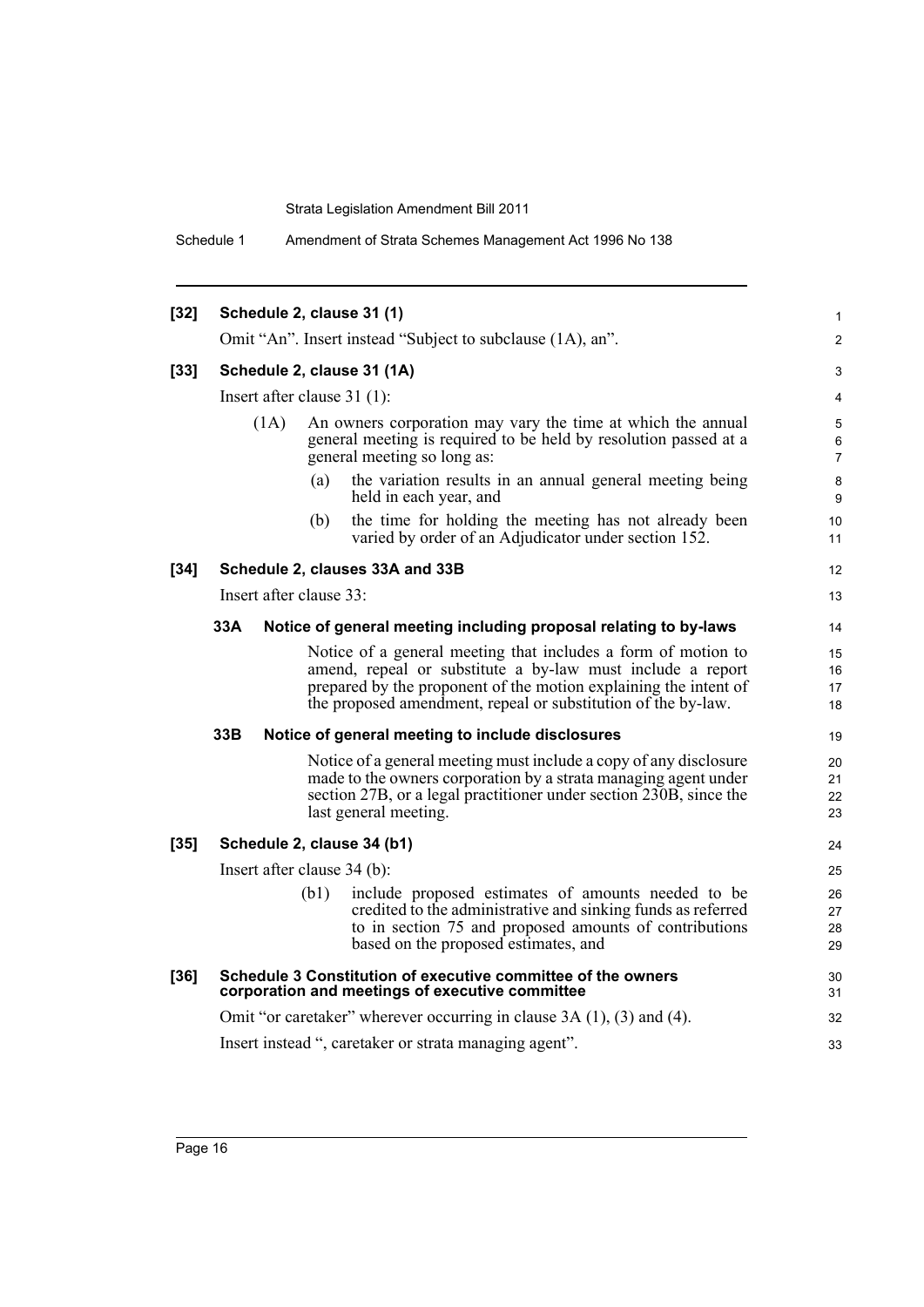#### **[37] Schedule 3, clause 3A (1A)–(1D)** Insert after clause 3A (1): (1A) A person who is elected as a member of the executive committee after failing to make a disclosure in accordance with subclause (1) in relation to that election is guilty of an offence. Maximum penalty: 55 penalty units. (1B) A member of the executive committee is guilty of an offence in relation to each occasion on which the member votes on a matter being considered by the executive committee after failing to make a disclosure in accordance with subclause (1) or (4). Maximum penalty: 55 penalty units. (1C) If an owners corporation becomes aware after the election of a member of the executive committee that the member is connected with the original owner, caretaker or strata managing agent, the owners corporation must: (a) declare the member's position vacant, and (b) determine whether a new member of the executive committee is to be elected. (1D) The action required to be taken by the owners corporation under subclause  $(1\overline{C})$  is to be taken: (a) at the general meeting at which the owners corporation becomes aware that the member is connected with the original owner, caretaker or strata managing agent, or (b) if the owners corporation becomes aware that the member is connected with the original owner, caretaker or strata managing agent otherwise than at a general meeting, at the next general meeting after the owners corporation becomes so aware. **[38] Schedule 3, clause 3A (3A)–(3D)** Insert after clause 3A (3): (3A) A person who is appointed to act in the place of a member of the executive committee after failing to make a disclosure in accordance with subclause (3) in relation to that appointment is guilty of an offence. Maximum penalty: 55 penalty units. (3B) A person who is appointed to act in the place of a member of the executive committee is guilty of an offence in relation to each occasion on which the person votes on a matter being considered by the executive committee as a member of the executive 1  $\mathfrak{p}$ 3 4 5 6 7 8 9 10 11 12 13 14 15 16 17 18 19 20 21 22 23  $24$ 25 26 27 28 29 30 31 32 33 34 35 36 37 38 39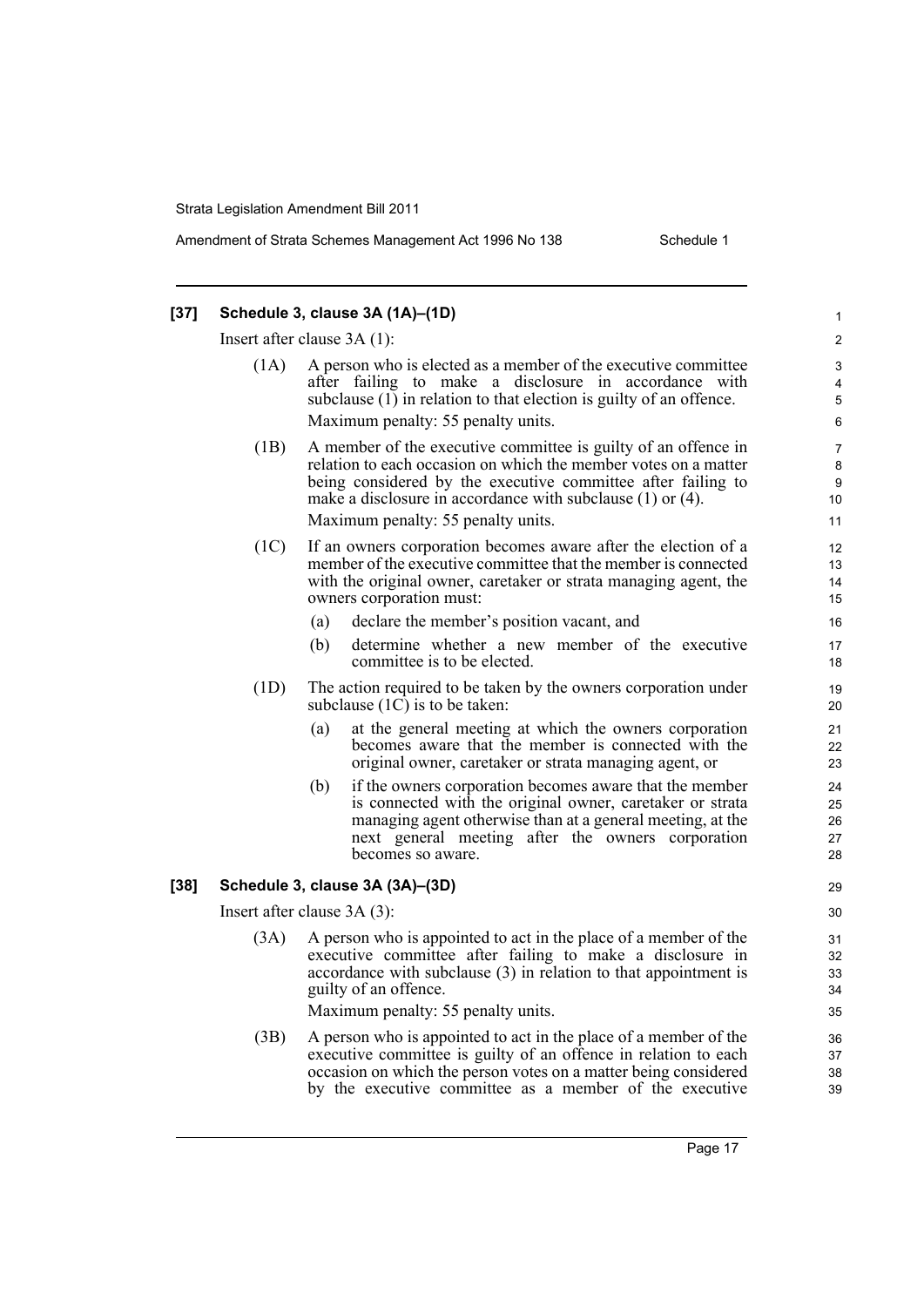Schedule 1 Amendment of Strata Schemes Management Act 1996 No 138

committee after failing to make a disclosure in accordance with subclause  $(3)$  or  $(4)$ .

1

|                           |                                                                                                                                                                                                                                                                          | subclause $(3)$ or $(4)$ .                                                                                                                                                                                                                                                                                        | $\overline{c}$                   |
|---------------------------|--------------------------------------------------------------------------------------------------------------------------------------------------------------------------------------------------------------------------------------------------------------------------|-------------------------------------------------------------------------------------------------------------------------------------------------------------------------------------------------------------------------------------------------------------------------------------------------------------------|----------------------------------|
|                           |                                                                                                                                                                                                                                                                          | Maximum penalty: 55 penalty units.                                                                                                                                                                                                                                                                                | 3                                |
| (3C)                      | If an executive committee becomes aware after the appointment<br>of a person to act in the place of a member of the executive<br>committee that the person is connected with the original owner,<br>caretaker or strata managing agent, the executive committee<br>must: |                                                                                                                                                                                                                                                                                                                   |                                  |
|                           | (a)                                                                                                                                                                                                                                                                      | withdraw its consent to the person's appointment, and                                                                                                                                                                                                                                                             | 9                                |
|                           | (b)                                                                                                                                                                                                                                                                      | determine whether to give consent to the appointment of a<br>different person to act in the place of the member of the<br>executive committee.                                                                                                                                                                    | 10<br>11<br>12                   |
| (3D)                      |                                                                                                                                                                                                                                                                          | The action required to be taken by the executive committee under<br>subclause $(3C)$ is to be taken:                                                                                                                                                                                                              | 13<br>14                         |
|                           | (a)                                                                                                                                                                                                                                                                      | at the meeting of the executive committee at which the<br>committee becomes aware that the person concerned is<br>connected with the original owner, caretaker or strata<br>managing agent, or                                                                                                                    | 15<br>16<br>17<br>18             |
|                           | (b)                                                                                                                                                                                                                                                                      | if the executive committee becomes aware that the person<br>concerned is connected with the original owner, caretaker<br>or strata managing agent otherwise than at a meeting of the<br>executive committee, at the next meeting of the executive<br>committee after the executive committee becomes so<br>aware. | 19<br>20<br>21<br>22<br>23<br>24 |
| Schedule 3, clause 3A (4) |                                                                                                                                                                                                                                                                          |                                                                                                                                                                                                                                                                                                                   | 25                               |
|                           |                                                                                                                                                                                                                                                                          | Insert at the end of the subclause:                                                                                                                                                                                                                                                                               | 26                               |
|                           |                                                                                                                                                                                                                                                                          | Maximum penalty: 55 penalty units.                                                                                                                                                                                                                                                                                | 27                               |
| Schedule 3, clause 6A     |                                                                                                                                                                                                                                                                          |                                                                                                                                                                                                                                                                                                                   | 28                               |
| Insert after clause 6:    |                                                                                                                                                                                                                                                                          |                                                                                                                                                                                                                                                                                                                   | 29                               |
| 6A                        |                                                                                                                                                                                                                                                                          | Notice of executive committee meeting to include disclosures                                                                                                                                                                                                                                                      | 30                               |
|                           |                                                                                                                                                                                                                                                                          | Notice of an executive committee meeting must include a copy of<br>any disclosure made to the owners corporation by a strata<br>managing agent under section 27B, or a legal practitioner under<br>section 230B, since the last executive committee meeting.                                                      | 31<br>32<br>33<br>34             |

[39]

 $[40]$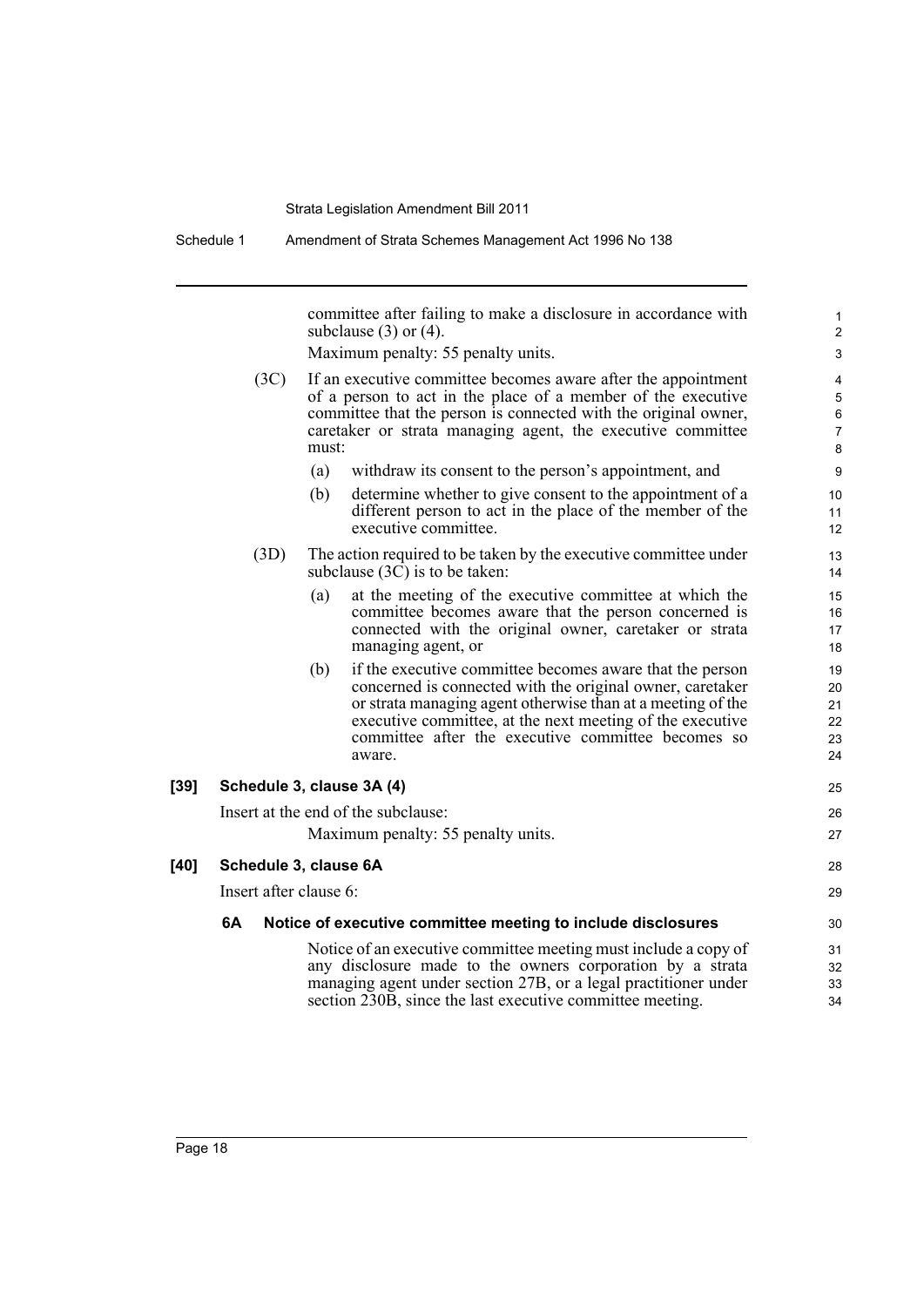| $[41]$ | Schedule 3, clause 17A                                                      |     |                                                                                                                                                                                                                                                                                                                                                                                                                                    |                                             |  |  |  |
|--------|-----------------------------------------------------------------------------|-----|------------------------------------------------------------------------------------------------------------------------------------------------------------------------------------------------------------------------------------------------------------------------------------------------------------------------------------------------------------------------------------------------------------------------------------|---------------------------------------------|--|--|--|
|        | Insert after clause 17:                                                     |     |                                                                                                                                                                                                                                                                                                                                                                                                                                    |                                             |  |  |  |
|        | 17A                                                                         |     | Transaction of meetings by telephone etc                                                                                                                                                                                                                                                                                                                                                                                           | 3                                           |  |  |  |
|        |                                                                             |     | The executive committee may, if it thinks fit, transact any of its<br>business at a meeting at which members (or some members)<br>participate by telephone, closed-circuit television or other means,<br>but only if any member who speaks on a matter before the<br>meeting can be heard by the other members and each other person<br>who is present at the meeting and entitled to attend.                                      | 4<br>5<br>$\,6$<br>$\overline{7}$<br>8<br>9 |  |  |  |
| $[42]$ |                                                                             |     | Schedule 4 Savings, transitional and other provisions                                                                                                                                                                                                                                                                                                                                                                              | 10                                          |  |  |  |
|        | Insert at the end of clause $1(1)$ :                                        |     |                                                                                                                                                                                                                                                                                                                                                                                                                                    |                                             |  |  |  |
|        |                                                                             |     | Strata Legislation Amendment Act 2011                                                                                                                                                                                                                                                                                                                                                                                              | 12                                          |  |  |  |
| $[43]$ | <b>Schedule 4</b>                                                           |     |                                                                                                                                                                                                                                                                                                                                                                                                                                    |                                             |  |  |  |
|        | Insert at the end of the Schedule with appropriate Part and clause numbers: |     |                                                                                                                                                                                                                                                                                                                                                                                                                                    |                                             |  |  |  |
|        | <b>Part</b>                                                                 |     | Provisions consequent on enactment of<br><b>Strata Legislation Amendment Act 2011</b>                                                                                                                                                                                                                                                                                                                                              | 13<br>14<br>15<br>16<br>17                  |  |  |  |
|        | <b>Definitions</b>                                                          |     |                                                                                                                                                                                                                                                                                                                                                                                                                                    |                                             |  |  |  |
|        |                                                                             | (1) | In this Part:                                                                                                                                                                                                                                                                                                                                                                                                                      | 18                                          |  |  |  |
|        |                                                                             |     | <b>amending Act</b> means the Strata Legislation Amendment Act<br>2011.                                                                                                                                                                                                                                                                                                                                                            | 19<br>20                                    |  |  |  |
|        |                                                                             | (2) | In this Part, a reference to a provision of this Act is a reference to<br>that provision as inserted or amended by the amending Act.                                                                                                                                                                                                                                                                                               | 21<br>22                                    |  |  |  |
|        | <b>Strata rolls</b>                                                         |     |                                                                                                                                                                                                                                                                                                                                                                                                                                    |                                             |  |  |  |
|        |                                                                             |     | A requirement to record or include a document or information on<br>the strata roll that is imposed by an amendment to section 98 by<br>the amending Act extends to recording or including any such<br>document that was created before the commencement of the<br>amendment and any such information that related to an event that<br>occurred before that commencement if the document or<br>information is reasonably available. | 24<br>25<br>26<br>27<br>28<br>29<br>30      |  |  |  |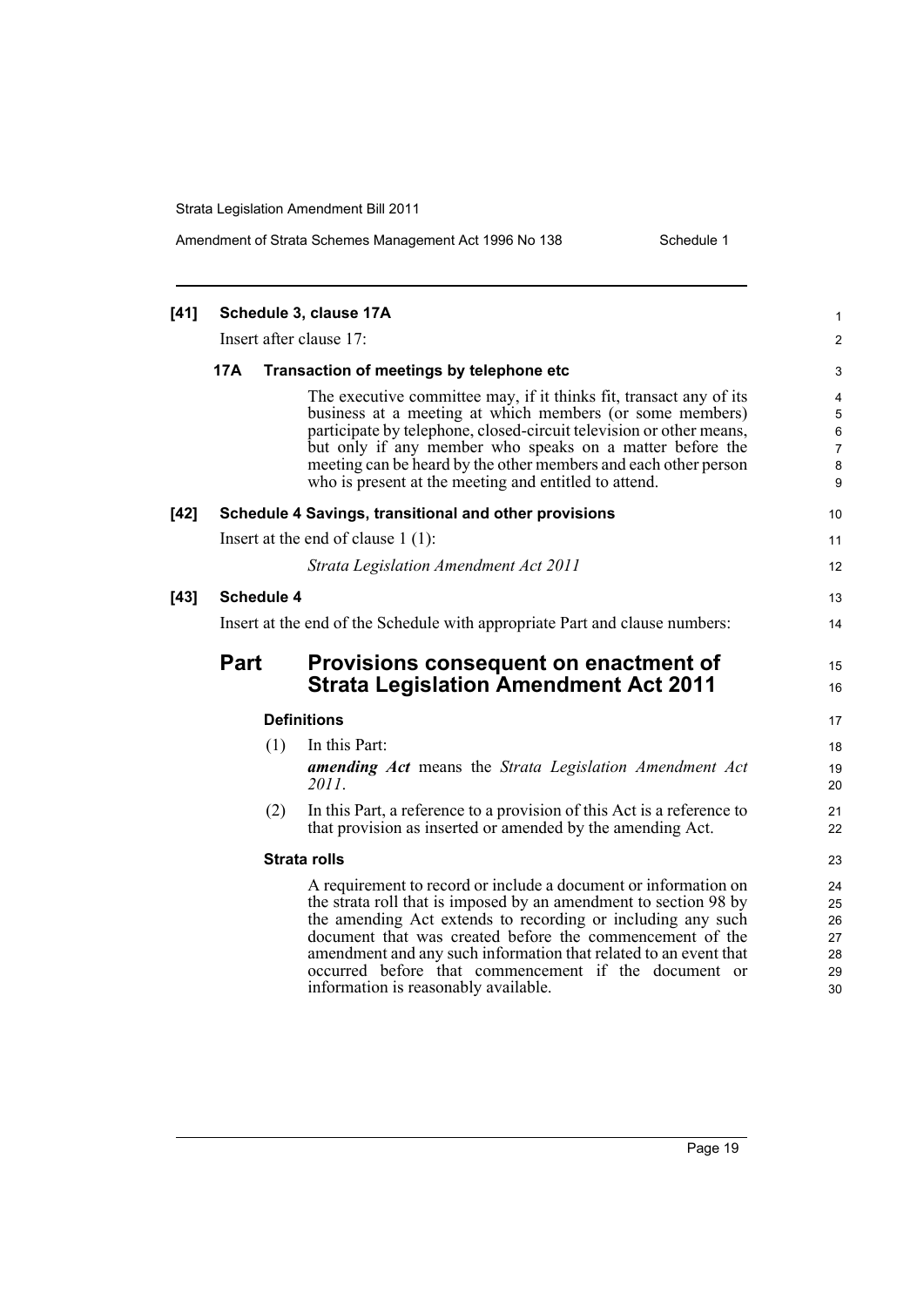Schedule 1 Amendment of Strata Schemes Management Act 1996 No 138

|     |                                                                                                                                                                                                                                                                                                                                                                                                         | Strata managing agents, caretakers and other appointments                                                                                                                                                                                                                                                                                          | $\mathbf{1}$                               |  |  |
|-----|---------------------------------------------------------------------------------------------------------------------------------------------------------------------------------------------------------------------------------------------------------------------------------------------------------------------------------------------------------------------------------------------------------|----------------------------------------------------------------------------------------------------------------------------------------------------------------------------------------------------------------------------------------------------------------------------------------------------------------------------------------------------|--------------------------------------------|--|--|
| (1) | If a strata managing agent who is a person referred to in<br>section 27A (1) was appointed before the commencement of that<br>subsection:                                                                                                                                                                                                                                                               |                                                                                                                                                                                                                                                                                                                                                    |                                            |  |  |
|     | (a)                                                                                                                                                                                                                                                                                                                                                                                                     | section 27A extends to the appointment of the strata<br>managing agent, and                                                                                                                                                                                                                                                                        | $\mathbf 5$<br>6                           |  |  |
|     | (b)                                                                                                                                                                                                                                                                                                                                                                                                     | section $27A$ (2) is to be read as enabling the owners<br>corporation to terminate the strata managing agent's<br>appointment after that commencement rather than as<br>requiring the owners corporation to terminate the<br>appointment as soon as possible after becoming aware that<br>the agent was a person referred to in section $27A(1)$ . | $\overline{7}$<br>8<br>9<br>10<br>11<br>12 |  |  |
| (2) | Section $27B(2)$ is to be read as requiring a person who held the<br>position of strata managing agent immediately before the<br>commencement of that subsection to disclose, within 60 days<br>after that commencement, any connection with a relevant person<br>of which the agent was aware, or ought reasonably to have been<br>aware, before that commencement.                                    |                                                                                                                                                                                                                                                                                                                                                    |                                            |  |  |
| (3) | A requirement in section 40D (2) to terminate a caretaker's<br>appointment:                                                                                                                                                                                                                                                                                                                             |                                                                                                                                                                                                                                                                                                                                                    |                                            |  |  |
|     | (a)                                                                                                                                                                                                                                                                                                                                                                                                     | extends to caretakers appointed before the commencement<br>of that subsection, and                                                                                                                                                                                                                                                                 | 21<br>22                                   |  |  |
|     | (b)                                                                                                                                                                                                                                                                                                                                                                                                     | is to be read as a requirement to terminate the appointment<br>within 60 days after the commencement of that subsection<br>if the owners corporation or executive committee became<br>aware before that commencement that the caretaker was a<br>person referred to in section $40D(1)$ .                                                          | 23<br>24<br>25<br>26<br>27                 |  |  |
| (4) | Section $230B(3)$ is to be read as requiring a legal practitioner<br>who was providing legal services to an owners corporation<br>immediately before the commencement of that subsection to<br>disclose, within 60 days after that commencement, any<br>connection with the original owner of which the practitioner was<br>aware, or ought reasonably to have been aware, before that<br>commencement. |                                                                                                                                                                                                                                                                                                                                                    |                                            |  |  |
| (5) | A requirement in section 230B (4) in relation to the engagement<br>of a legal practitioner:                                                                                                                                                                                                                                                                                                             |                                                                                                                                                                                                                                                                                                                                                    |                                            |  |  |
|     | (a)                                                                                                                                                                                                                                                                                                                                                                                                     | before<br>practitioners<br>the<br>extends<br>engaged<br>to<br>commencement of that subsection, and                                                                                                                                                                                                                                                 | 37<br>38                                   |  |  |
|     | (b)                                                                                                                                                                                                                                                                                                                                                                                                     | is to be read as a requirement to convene and hold a general<br>meeting within 60 days after the commencement of that                                                                                                                                                                                                                              | 39<br>40                                   |  |  |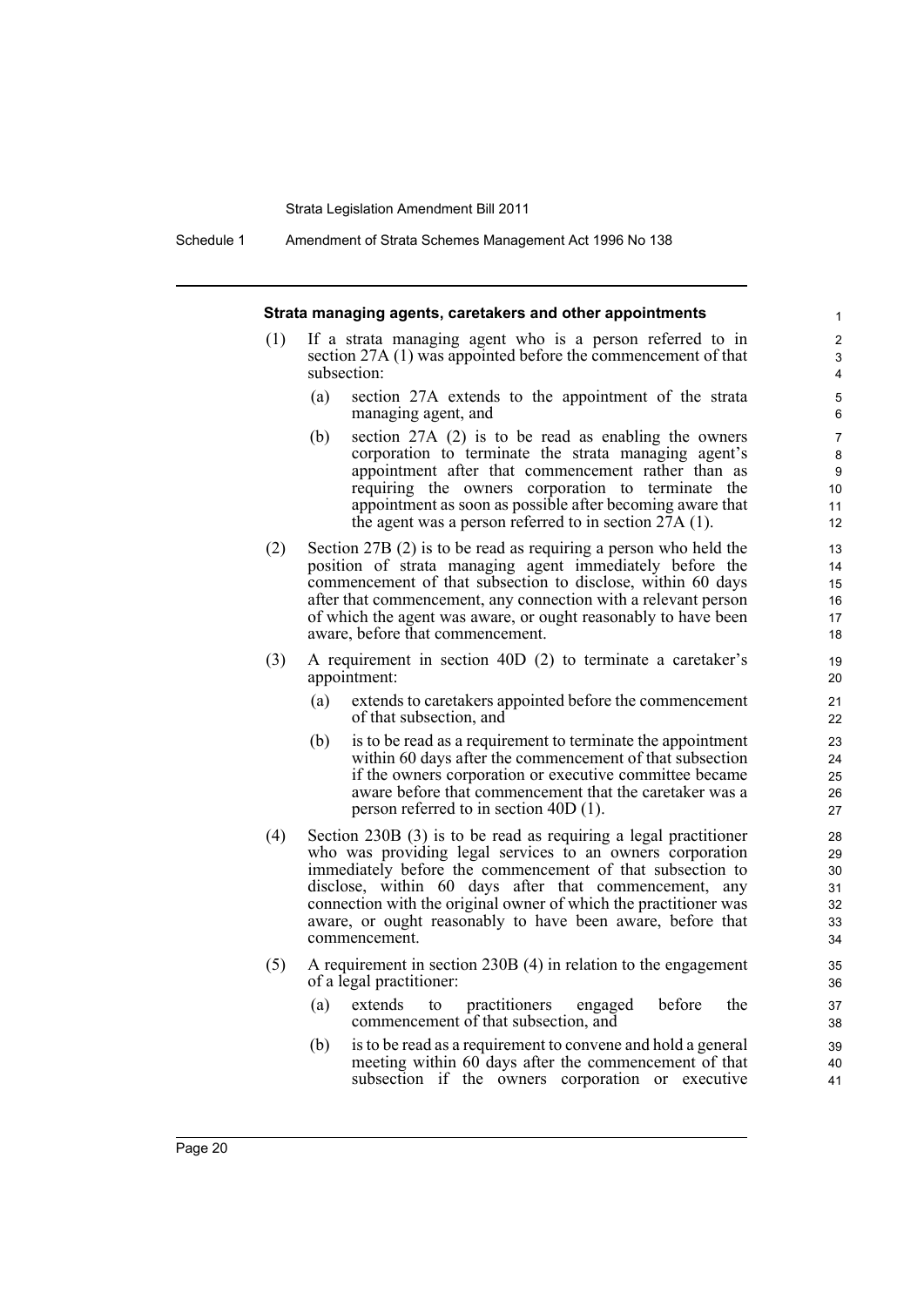|     | committee became aware before that commencement that<br>the practitioner was connected to the original owner.                                                                                                                 | 1<br>$\overline{2}$  |
|-----|-------------------------------------------------------------------------------------------------------------------------------------------------------------------------------------------------------------------------------|----------------------|
|     | <b>Meetings and procedure</b>                                                                                                                                                                                                 | 3                    |
| (1) | Clause 10 (8A) of Schedule 2 does not apply to a payment made<br>by means of a cheque before the commencement of that<br>subclause.                                                                                           | 4<br>5<br>6          |
| (2) | Clauses 33A, 33B and 34 (b1) of Schedule 2 and clause 6A of<br>Schedule 3 do not apply to notices sent before the<br>commencement of those provisions.                                                                        | 7<br>8<br>9          |
|     | <b>Insurance</b>                                                                                                                                                                                                              | 10                   |
|     | The amendment made to section 87 by the amending Act does not<br>apply to an owners corporation until the next renewal of the<br>insurance required under that section occurring after the<br>commencement of that amendment. | 11<br>12<br>13<br>14 |
|     | Owner's and occupier's liability for damage to common property                                                                                                                                                                | 15                   |
|     | Section 117A does not apply to or in respect of any damage to<br>common property occurring before the commencement of that<br>section.                                                                                        | 16<br>17<br>18       |